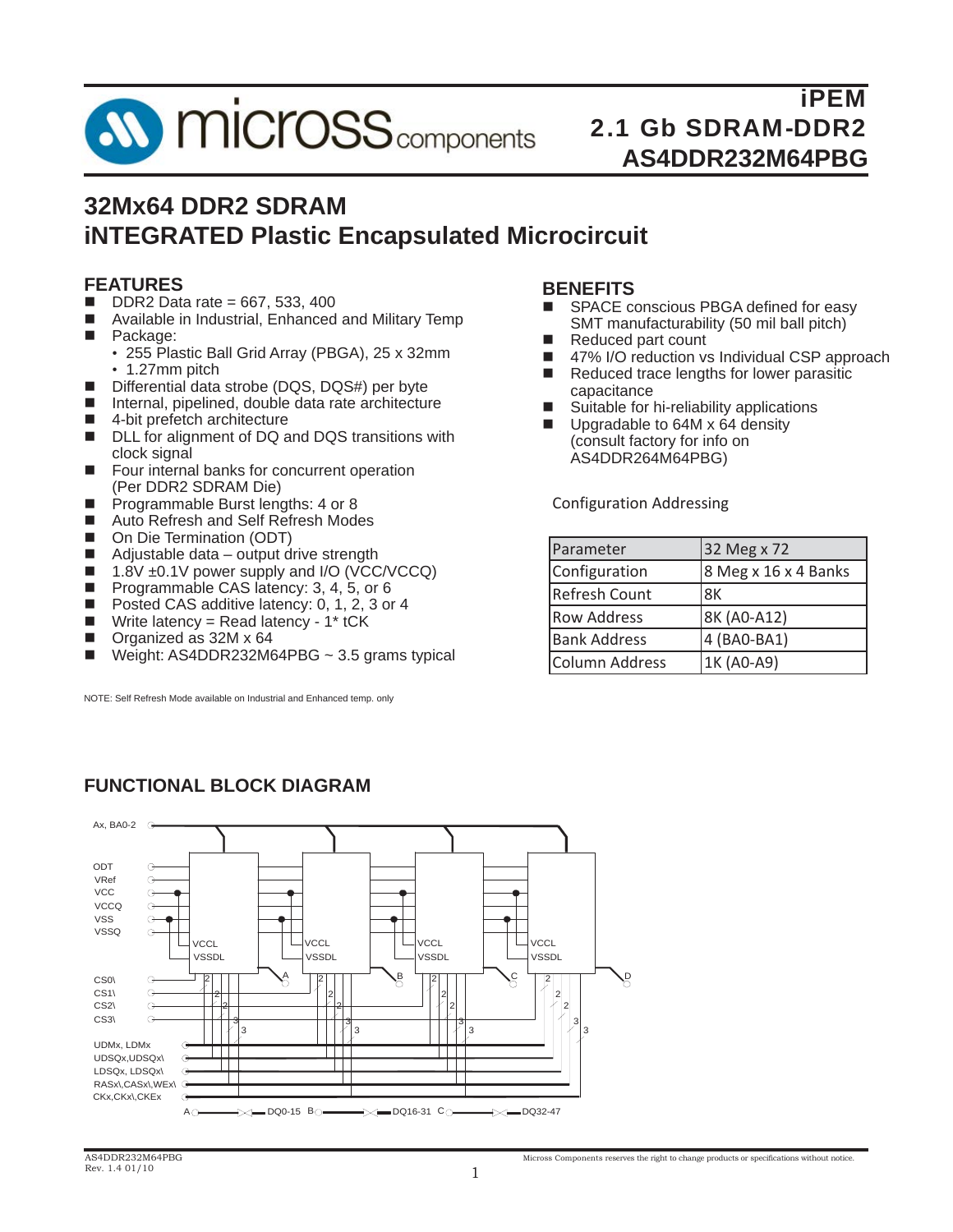

# **SDRAM-DDRII PINOUT TOP VIEW**

|    | 1               | $\overline{2}$   | 3           | 4           | 5                  | 6           | $\overline{\phantom{a}}$ | 8              | 9              | 10             | 11             | 12               | 13               | 14          | 15               | 16               |          |
|----|-----------------|------------------|-------------|-------------|--------------------|-------------|--------------------------|----------------|----------------|----------------|----------------|------------------|------------------|-------------|------------------|------------------|----------|
| Α  |                 | DQ0              | <b>DQ14</b> | <b>DQ15</b> | <b>VSS</b>         | <b>VSS</b>  | A <sub>9</sub>           | A10            | A11            | A <sub>8</sub> | <b>VCCQ</b>    | <b>VCCQ</b>      | <b>DQ16</b>      | DQ17        | <b>DQ31</b>      | <b>VSS</b>       | Α        |
| в  | DQ1             | DQ <sub>2</sub>  | DQ12        | <b>DQ13</b> | <b>VSS</b>         | <b>VSS</b>  | A <sub>0</sub>           | A7             | A <sub>6</sub> | A <sub>1</sub> | <b>VCC</b>     | <b>VCC</b>       | <b>DQ18</b>      | DQ19        | DQ29             | <b>DQ30</b>      | B        |
| c  | DQ3             | DQ4              | DQ10        | <b>DQ11</b> | <b>VCC</b>         | <b>VCC</b>  | A2                       | A <sub>5</sub> | A4             | A <sub>3</sub> | <b>VSS</b>     | <b>VSS</b>       | <b>DQ20</b>      | <b>DQ21</b> | <b>DQ27</b>      | <b>DQ28</b>      | C        |
| D  | DQ <sub>6</sub> | DQ <sub>5</sub>  | DQ8         | DQ9         | <b>VCCQ</b>        | <b>VCCQ</b> | <b>A12/NC</b>            | DNU            | <b>DNU</b>     | <b>DNU</b>     | <b>VSS</b>     | <b>VSS</b>       | DQ22             | DQ23        | <b>DQ26</b>      | <b>DQ25</b>      | D        |
| E  | DQ7             | LDM <sub>0</sub> | <b>VCC</b>  | <b>UDM0</b> | UDQS3              | LDQS0       | UDQS0                    | BA0            | BA1            | LDQS1          | UDQS1          | <b>VREF</b>      | LDM1             | <b>VSS</b>  | <b>NC</b>        | <b>DQ24</b>      | Е        |
| F  | <b>CASO</b>     | WE0\             | <b>VCC</b>  | <b>CLK0</b> | LDQS3              | UDQS3\      | LDQS0\                   | UDQS0\         | <b>NC</b>      | UDQS1\         | LDQS1\         | RAS <sub>1</sub> | WE1\             | <b>VSS</b>  | UDM1             | CLK <sub>1</sub> | IF.      |
| G  | CS <sub>0</sub> | <b>RASO</b>      | <b>VCC</b>  | <b>CKE0</b> | CLK0\              | LDQS3\      | <b>VSSQ</b>              | <b>VSSQ</b>    | <b>VSSQ</b>    | <b>VSSQ</b>    | <b>NC</b>      | CAS1\            | $CS1\backslash$  | <b>VSS</b>  | CLK1\            | CKE1             | <b>G</b> |
| H  | <b>VSS</b>      | <b>VSS</b>       | <b>VCC</b>  | <b>VCCQ</b> | <b>VSS</b>         | <b>NC</b>   | <b>VSSQ</b>              | <b>VSSQ</b>    | <b>VSSQ</b>    | <b>VSSQ</b>    | <b>NC</b>      | <b>VCC</b>       | <b>VSS</b>       | <b>VSS</b>  | <b>VCCQ</b>      | <b>VCC</b>       | H.       |
| J  | <b>VSS</b>      | <b>VSS</b>       | <b>VCC</b>  | <b>VCCQ</b> | <b>VSS</b>         | <b>NC</b>   | <b>VSSQ</b>              | <b>VSSQ</b>    | <b>VSSQ</b>    | <b>VSSQ</b>    | <b>NC</b>      | <b>VCC</b>       | <b>VSS</b>       | <b>VSS</b>  | <b>VCCQ</b>      | <b>VCC</b>       | J        |
| κ  | CLK3\           | CKE <sub>3</sub> | <b>VCC</b>  | CS3\        | <b>NC</b>          | <b>NC</b>   | <b>VSSQ</b>              | <b>VSSQ</b>    | <b>VSSQ</b>    | <b>VSSQ</b>    | <b>NC</b>      | CLK <sub>2</sub> | CKE <sub>2</sub> | <b>VSS</b>  | RAS2\            | CS <sub>2</sub>  | ΙK.      |
| L  | <b>NC</b>       | CLK <sub>3</sub> | <b>VCC</b>  | CAS3\       | RAS3\              | <b>ODT</b>  | <b>NC</b>                | <b>NC</b>      | <b>NC</b>      | LDQS2\         | <b>UDQS2\</b>  | LDQS2            | CLK <sub>2</sub> | <b>VSS</b>  | WE2\             | CAS2\            | IL.      |
| M  | <b>DQ56</b>     | UDM3             | <b>VCC</b>  | WE3\        | LDM3               | <b>NC</b>   | <b>NC</b>                | <b>NC</b>      | <b>NC</b>      | <b>NC</b>      | NC.            | <b>NC</b>        | UDM <sub>2</sub> | <b>VSS</b>  | LDM <sub>2</sub> | <b>DQ39</b>      | M        |
| N  | <b>DQ57</b>     | <b>DQ58</b>      | <b>DQ55</b> | <b>DQ54</b> | NC.                | <b>NC</b>   | <b>NC</b>                | <b>NC</b>      | <b>NC</b>      | <b>NC</b>      | <b>NC</b>      | UDQS2            | <b>DQ41</b>      | <b>DQ40</b> | DQ37             | DQ38             | N        |
| ΙP | <b>DQ60</b>     | <b>DQ59</b>      | <b>DQ53</b> | <b>DQ52</b> | <b>VSS</b>         | <b>VSS</b>  | <b>NC</b>                | <b>NC</b>      | <b>NC</b>      | <b>NC</b>      | <b>VCC</b>     | <b>VCC</b>       | DQ43             | DQ42        | <b>DQ36</b>      | <b>DQ35</b>      | P        |
| R  | <b>DQ62</b>     | <b>DQ61</b>      | <b>DQ51</b> | <b>DQ50</b> | <b>VCC</b>         | <b>VCC</b>  | <b>NC</b>                | <b>NC</b>      | <b>NC</b>      | <b>NC</b>      | <b>VSS</b>     | <b>VSS</b>       | <b>DQ45</b>      | <b>DQ44</b> | <b>DQ34</b>      | <b>DQ33</b>      | R        |
| IΤ | <b>VSS</b>      | <b>DQ63</b>      | <b>DQ49</b> | <b>DQ48</b> | <b>VCCQ</b>        | <b>VCCQ</b> | <b>NC</b>                | <b>NC</b>      | <b>NC</b>      | <b>NC</b>      | <b>VSS</b>     | <b>VSS</b>       | <b>DQ47</b>      | <b>DQ46</b> | <b>DQ32</b>      | <b>VCC</b>       | IΤ       |
|    | 1               | $\overline{2}$   | 3           | 4           | 5                  | 6           | 7                        | 8              | 9              | 10             | 11             | 12               | 13               | 14          | 15               |                  |          |
|    |                 | Ground           |             |             | <b>Array Power</b> |             |                          | D/Q Power      |                |                | <u>Address</u> |                  |                  | Data IO     |                  |                  |          |
|    |                 | Level REF.       |             |             | <b>CNTRL</b>       |             |                          | ADDRESS-DNU    |                |                | UNPOPULATED    |                  |                  | <b>NC</b>   |                  |                  |          |

**Note 1:** Ball location D9 is reserved for future use on 64M x 64 in which it will be BANKSELECT2 'BA2'. Ball D10 is reserved for future use on 128M x 64 in which it will be A13.

**Important Note**: It is recommended that no bias be applied to either the DNU or NC pins. They are not connected to any die pad but DNU &

NC pins may be shorted together in package.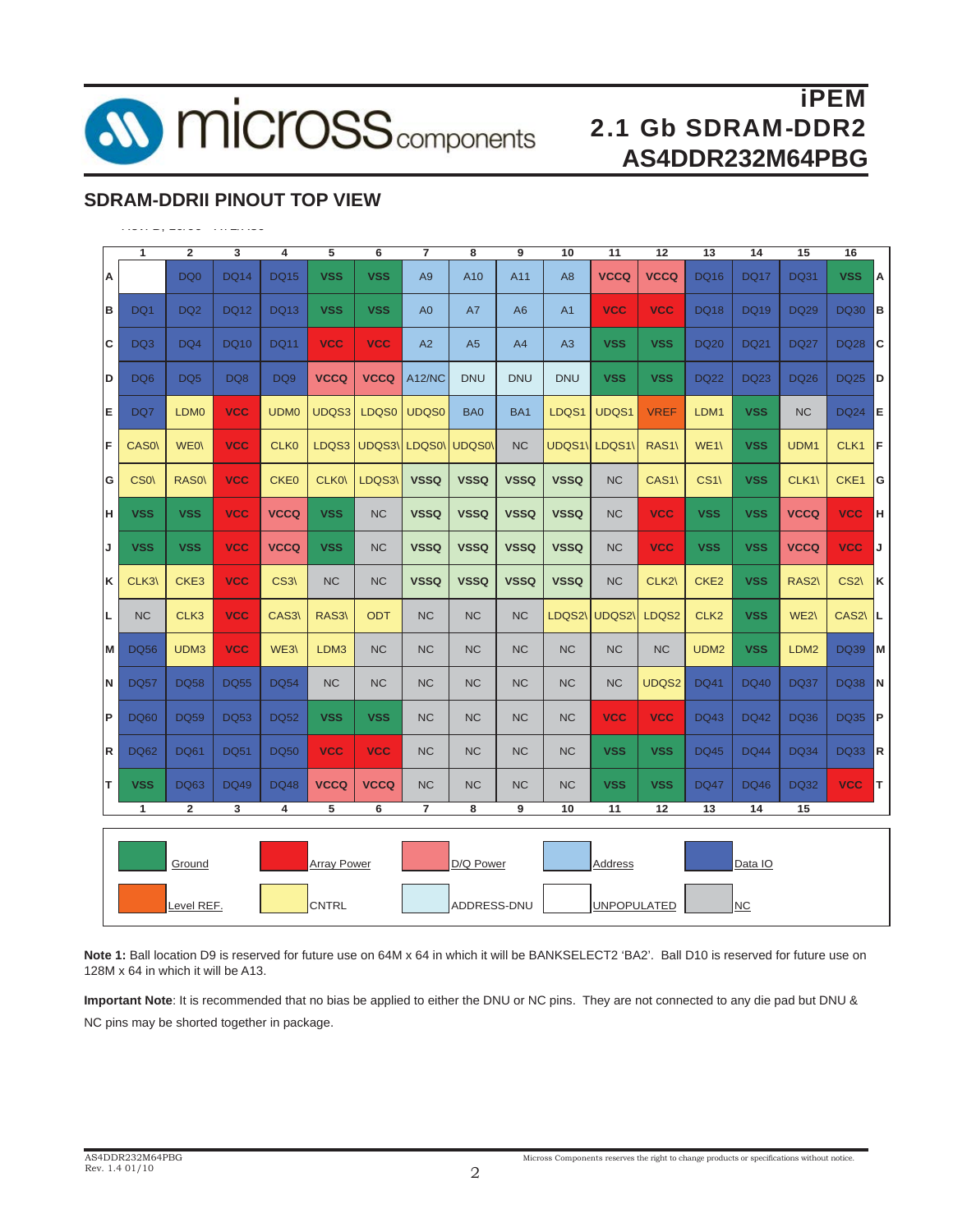

# **SD MICrOSS** components

# iPEM 2.1 Gb SDRAM-DDR2 **AS4DDR232M64PBG**

| <b>BGA Locations</b>                                                                                   | <b>Symbol</b>      | <b>Type</b>           | <b>Description</b>                                                           |
|--------------------------------------------------------------------------------------------------------|--------------------|-----------------------|------------------------------------------------------------------------------|
| L <sub>6</sub>                                                                                         | <b>ODT</b>         | <b>CNTL Input</b>     | On-Die-Termination: Registered High enables on data bus termination          |
| F4, F16, G5, G15, K12                                                                                  | CKx, CKx\          | <b>CNTL Input</b>     | Differential input clocks, one set for each x16bits                          |
|                                                                                                        |                    |                       |                                                                              |
| L <sub>13</sub> , L <sub>2</sub> , K <sub>1</sub>                                                      |                    |                       |                                                                              |
| G4, G16, K13, K2                                                                                       | <b>CKEx</b>        | CNTL Input            | Clock enable which activates all on silicon clocking circuitry               |
| G1, G13, K16, K4                                                                                       | CSx\               | CNTL Input            | Chip Selects, one for each 16 bits of the data bus width                     |
| F12, G2, K15, L5                                                                                       | <b>RASx\</b>       | CNTL Input            | Command input which along with CAS\, WE\ and CS\ define operations           |
| F1, G12, L16, L4                                                                                       | <b>CASx\</b>       | <b>CNTL Input</b>     | Command input which along with RAS\, WE\ and CS\ define operations           |
| F2, F13, L15, M4                                                                                       | Wex\               | <b>CNTL Input</b>     | Command input which along with RAS\, CAS\ and CS\ define operations          |
| E4, F15, M13, M2                                                                                       | <b>UDMx</b>        | <b>CNTL Input</b>     | One Data Mask cntl. for each upper 8 bits of a x16 word                      |
| E2, E13, M15, M5                                                                                       | <b>LDMx</b>        | <b>CNTL Input</b>     | One Data Mask cntl. For each lower 8 bits of a x16 word                      |
| E5, E7, E11, N12                                                                                       | <b>UDQSx</b>       | <b>CNTL Input</b>     | Data Strobe input for upper byte of each x16 word                            |
| F6, F8, F10, L11                                                                                       | <b>UDQSx\</b>      | <b>CNTL Input</b>     | Differential input of UDQSx, only used when Differential DQS mode is enabled |
| E6, E10, F5, L12                                                                                       | <b>LDQSx</b>       | CNTL Input            | Data Strobe input for lower byte of each x16 word                            |
| F7, F11, G6, L10                                                                                       | LDQSx\             | CNTL Input            | Differential input of LDQSx, only used when Differential DQS mode is enabled |
| A7, A8, A9, A10, B7,                                                                                   | Ax                 | Input                 | Array Address inputs providing ROW addresses for Active commands, and        |
| B8, B9, B10, C7, C8,                                                                                   |                    |                       | the column address and auto precharge bit (A10) for READ/WRITE commands      |
| C9, C10, D7                                                                                            |                    |                       |                                                                              |
| D8, D9, D10                                                                                            | <b>DNU</b>         | Future Input          |                                                                              |
| E8, E9<br>A2, A3, A4, A13, A14,                                                                        | <b>BA0, BA1</b>    | Input<br>Input/Output | <b>Bank Address inputs</b><br>Data bidirectional input/Output pins           |
| A15, B1, B2, B3, B4,                                                                                   | <b>DQx</b>         |                       |                                                                              |
| B13, B14, B15, B16,                                                                                    |                    |                       |                                                                              |
| C <sub>1</sub> , C <sub>2</sub> , C <sub>3</sub> , C <sub>4</sub> , C <sub>13</sub> ,                  |                    |                       |                                                                              |
| C <sub>14</sub> , C <sub>15</sub> , C <sub>16</sub> , D <sub>1</sub> , D <sub>2</sub> ,                |                    |                       |                                                                              |
| D3, D4, D13, D14, D15,                                                                                 |                    |                       |                                                                              |
| D <sub>16</sub> , E <sub>1</sub> , E <sub>16</sub> , M <sub>1</sub> , M <sub>16</sub> ,                |                    |                       |                                                                              |
| N1, N2, N3, N4, N13, N14                                                                               |                    |                       |                                                                              |
| N15, N16, PP1, P2, P3,                                                                                 |                    |                       |                                                                              |
| P4, P13, P14, P15, P16,                                                                                |                    |                       |                                                                              |
| R1, R2, R3, R4, R13, R14                                                                               |                    |                       |                                                                              |
| R <sub>15</sub> , R <sub>16</sub> , T <sub>2</sub> , T <sub>3</sub> , T <sub>4</sub> , T <sub>13</sub> |                    |                       |                                                                              |
| T <sub>14</sub> , T <sub>15</sub>                                                                      |                    |                       |                                                                              |
| E <sub>12</sub>                                                                                        | Vref               | Supply                | SSTL_18 Voltage Reference                                                    |
| B11, B12, C5, C6, E3,                                                                                  | <b>VCC</b>         | Supply                | <b>Core Power Supply</b>                                                     |
| F3, G3, H3, H12, H16,                                                                                  |                    |                       |                                                                              |
| J3, J12, J16, K3, L3,                                                                                  |                    |                       |                                                                              |
| M3, P11, P12, R5, R6,<br>T <sub>16</sub>                                                               |                    |                       |                                                                              |
| A11, A12, D5, D6, H4,                                                                                  | <b>VCCQ</b>        | Supply                | I/O Power                                                                    |
| H15, J4, J15, T5, T6                                                                                   |                    |                       |                                                                              |
| A5, A6, A16, B5, B6,                                                                                   | <b>VSS</b>         | Supply                | Core Ground return                                                           |
| C <sub>11</sub> , C <sub>12</sub> , D <sub>11</sub> , D <sub>12</sub> ,                                |                    |                       |                                                                              |
| E14, F14, G14, H1, H2,                                                                                 |                    |                       |                                                                              |
| H14, J1, J2, J5, J13,                                                                                  |                    |                       |                                                                              |
| J14, K14, L14, M14, P5,                                                                                |                    |                       |                                                                              |
| P6, R11, R12, T1, T11,<br>T12                                                                          |                    |                       |                                                                              |
| G7, G8, G9, G10, H7,                                                                                   | <b>VSSQ</b>        | Supply                | I/O Ground return                                                            |
| H8, H9, H10, J7, J8, J9,                                                                               |                    |                       |                                                                              |
| J10, K7, K8, K9, K10                                                                                   |                    |                       |                                                                              |
| E15, F9, G11, H6, H11, J6,                                                                             | NC.                |                       | No connection                                                                |
| J11, K11, L1, L8, L9, N7,                                                                              |                    |                       |                                                                              |
| N8, N9, N10, P7, P8, P9,                                                                               |                    |                       |                                                                              |
| P10, R7, R8, R9, R10, T7,                                                                              |                    |                       |                                                                              |
| T8, T9, T10, K5, K6, L7,                                                                               |                    |                       |                                                                              |
| M6, M7, M8, M9, M10,                                                                                   |                    |                       |                                                                              |
| M11, M12, N5, N6, N11                                                                                  |                    |                       |                                                                              |
|                                                                                                        |                    |                       |                                                                              |
| A <sub>1</sub>                                                                                         | <b>UNPOPULATED</b> |                       | Unpopulated ball matrix location (location registration aid)                 |
|                                                                                                        |                    |                       |                                                                              |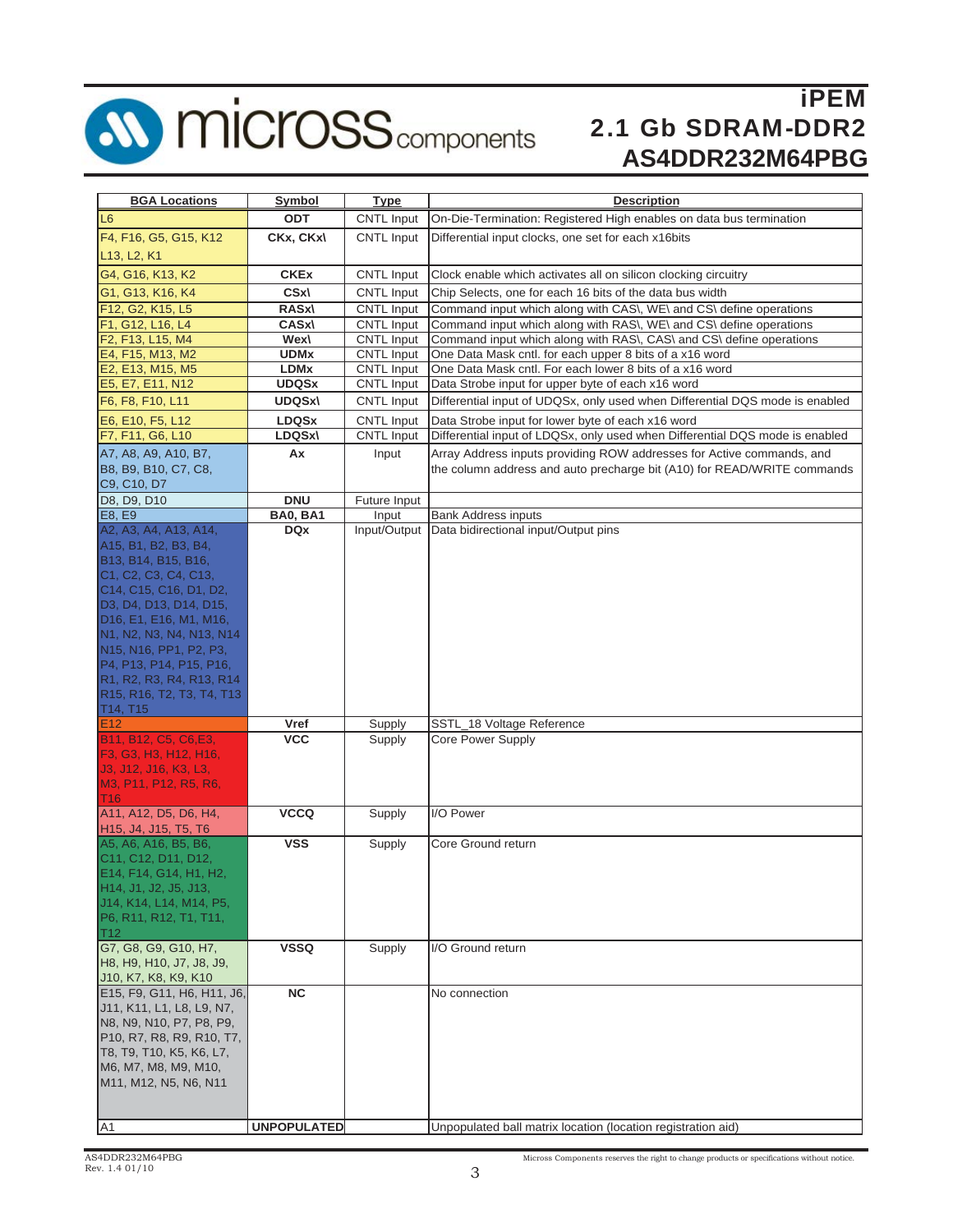**SV MICrOSS** components

# iPEM 2.1 Gb SDRAM-DDR2 **AS4DDR232M64PBG**

#### **DESCRIPTION**

The 2.1Gb DDR2 SDRAM, a high-speed CMOS, dynamic random-access memory containing 2,147,483,648 bits. Each of the five chips in the MCP are internally configured as 4-bank DRAM. The block diagram of the device is shown in Figure 2. Ball assignments and are shown in Figure 3.

The 2.1Gb DDR2 SDRAM uses a double-data-rate architecture to achieve high-speed operation. The double data rate architecture is essentially a 4*n*-prefetch architecture, with an interface designed to transfer two data words per clock cycle at the I/O balls. A single read or write access for the x64 DDR2 SDRAM effectively consists of a single 4*n*-bit-wide, one-clockcycle data transfer at the internal DRAM core and four corresponding *n*-bit-wide, one-half-clock-cycle data transfers at the I/O balls.

A bidirectional data strobe (DQS, DQS#) is transmitted externally, along with data, for use in data capture at the receiver. DQS is a strobe transmitted by the DDR2 SDRAM during READs and by the memory controller during WRITEs. DQS is edge-aligned with data for READs and center-aligned with data for WRITEs. There are strobes, one for the lower byte (LDQS, LDQS#) and one for the upper byte (UDQS, UDQS#).

The MCP DDR2 SDRAM operates from a differential clock (CK and CK#); the crossing of CK going HIGH and CK# going LOW will be referred to as the positive edge of CK. Commands (address and control signals) are registered at every positive edge of CK. Input data is registered on both edges of DQS, and output data is referenced to both edges of DQS, as well as to both edges of CK.

Read and write accesses to the DDR2 SDRAM are burst oriented; accesses start at a selected location and continue for a programmed number of locations in a programmed sequence. Accesses begin with the registration of an ACTIVE command, which is then followed by a READ or WRITE command. The address bits registered coincident with the ACTIVE command are used to select the bank and row to be accessed. The address bits registered coincident with the READ or WRITE command are used to select the bank and the starting column location for the burst access.

The DDR2 SDRAM provides for programmable read or write burst lengths of four or eight locations. DDR2 SDRAM supports interrupting a burst read of eight with another read, or a burst write of eight with another write.

An auto precharge function may be enabled to provide a self-timed row precharge that is initiated at the end of the burst access.

As with standard DDR SDRAMs, the pipelined, multibank architecture of DDR2 SDRAMs allows for concurrent operation, thereby providing high, effective bandwidth by hiding row precharge and activation time.

A self refresh mode is provided, along with a powersaving power-down mode.

All inputs are compatible with the JEDEC standard for SSTL\_18. All full drive-strength outputs are SSTL\_18 compatible.

#### **GENERAL NOTES**

- The functionality and the timing specifications discussed in this data sheet are for the DLLenabled mode of operation.
- Throughout the data sheet, the various figures and text refer to DQs as  $i^{\circ}DQ_{i}$  + The DQ term is to be interpreted as any and all DQ collectively, unless specifically stated otherwise. Additionally, each chip is divided into 2 bytes, the lower byte and upper byte. For the lower byte (DQ0¨CDQ7), DM refers to LDM and DQS refers to LDQS. For the upper byte (DQ8¨CDQ15), DM refers to UDM and DQS refers to UDQS.
- Complete functionality is described throughout the document and any page or diagram may have been simplified to convey a topic and may not be inclusive of all requirements.
- Any specific requirement takes precedence over a general statement.

#### **INITIALIZATION**

DDR2 SDRAMs must be powered up and initialized in a predefined manner. Operational procedures other than those specified may result in undefined operation. The following sequence is required for power up and initialization and is shown in Figure 4 on page 8.

1. Applying power; if CKE is maintained below 0.2 x  $V_{ccO}$ , outputs remain disabled. To guarantee R<sub>TT</sub> (ODT resistance) is off,  $V_{REF}$  must be valid and a low level must be applied to the ODT ball (all other inputs may be undefined, I/Os and outputs must be less than  $V_{ccQ}$  during voltage ramp time to avoid DDR2 SDRAM device latch-up). At least one of the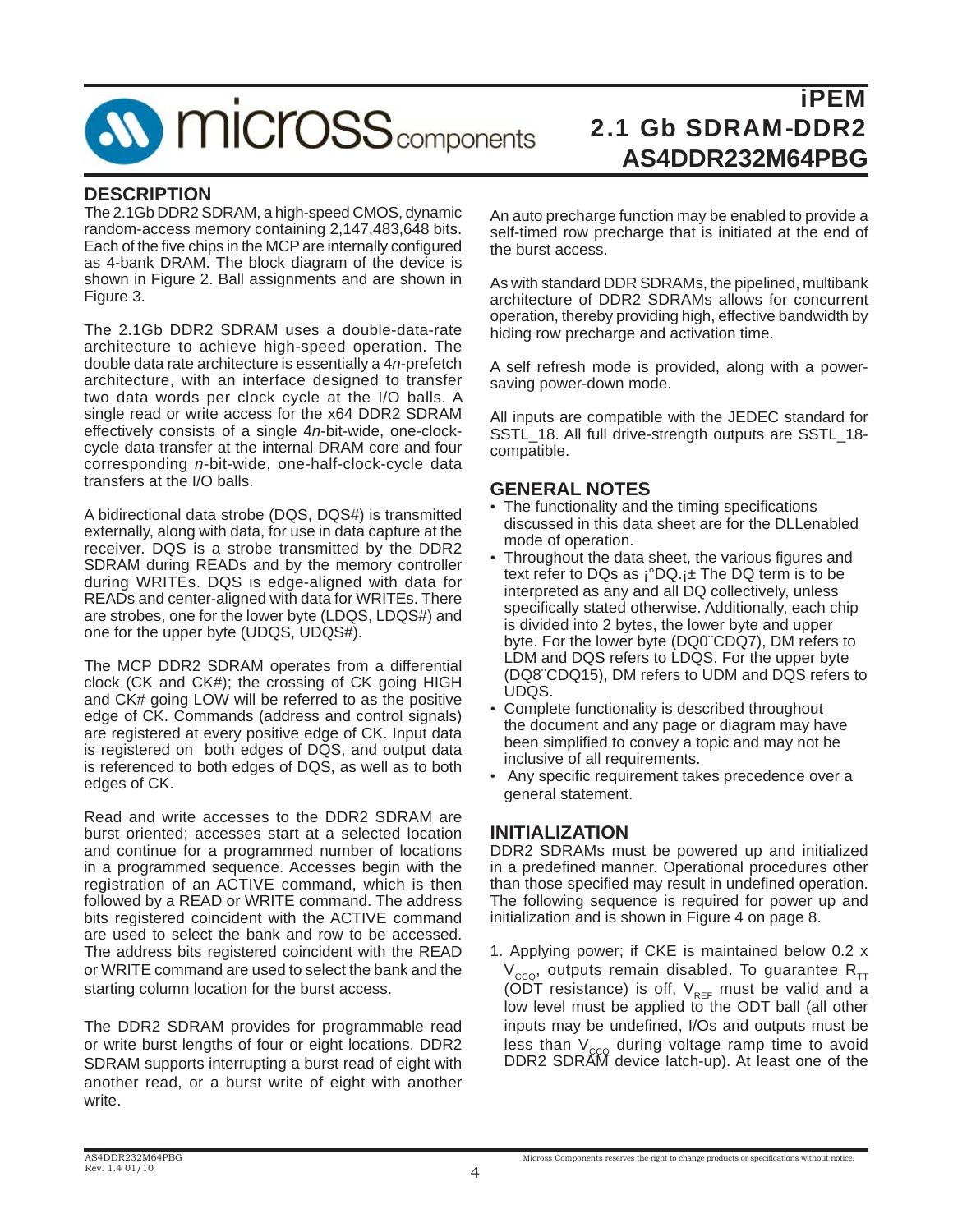**MICrosS** components

iPEM 2.1 Gb SDRAM-DDR2 **AS4DDR232M64PBG**

following two sets of conditions (A or B) must be met to obtain a stable supply state (stable supply defi ned as  $V_{\rm cc}$ ,  $V_{\rm cca}$ ,  $V_{\rm REF}$ , and  $V_{\rm TT}$  are between their minimum and maximum values as stated in Table20);

A. (single power source) The  $V_{cc}$  voltage ramp from 300mV to  $V_{cc}$  (MIN) must take no longer than 200ms; during the  $V_{cc}$  voltage ramp,  $|VCC - VCCQ|$  ± 0.3V. Once supply voltage ramping is complete (when  $V_{ccQ}$  crosses  $V_{cc}$  (MIN)), Table 20 specifications apply.

•  $V_{\text{ccc}}$ ,  $V_{\text{ccc}}$  are driven from a single power verter converter

- $V_{TT}$  is limited to 0.95V MAX
- $\bm{\mathsf{V}}_{\mathsf{REF}}$  tracks  $\bm{\mathsf{V}}_{\mathsf{CCQ}/2} ;$   $\bm{\mathsf{V}}_{\mathsf{REF}}$  must be within  $\pm$  0.3V with respect to V<sub>cco/2</sub> during supply ramp time
	- $V_{\text{ccc}} \geq V_{\text{REF}}$  at all times
- B. (multiple power sources)  $\rm V_{cc}$  >  $\rm V_{ccQ}$  must be maintained during supply voltage ramping, for both AC and DC levels, until supply voltage ramping completes ( $V_{ccc}$  crosses  $V_{cc}$  [MIN]). Once supply voltage ramping is complete, Table 20 specifications apply.
	- Apply  $V_{cc}$  before or at the same time as  $V_{ccc}$ ;  $V_{cc}$  voltage ramp time must be < 200ms from when  $V_{cc}$  ramps from 300mV to  $V_{cc}$  (MIN)
- Apply  $V_{ccQ}$  before or at the same time as  $V_{TT}$ ; the  $V_{ccQ}$  voltage ramp time from when  $V_{cc}$  (MIN) is achieved to when  $V_{ccQ}$  (MIN) is achieved must be  $\leq$ 500ms; while V<sub>cc</sub> is ramping, current can be supplied from  $\mathsf{V}_{\mathsf{cc}}$  through the device to  $\mathsf{V}_{\mathsf{ccQ}}$
- VREF must track VCCQ/2, VREF must be within  $\pm$  0.3V with respect to  $\rm V_{CCQ/2}$  during supply ramp time;  $V_{_{CCC}}$  >  $V_{_{REF}}$  must be met at all times
- Apply  $V_{TT}$ ; The  $V_{TT}$  voltage ramp time from when  $\rm V_{\rm CCA}$  (MIN) is achieved to when  $\rm V_{\rm \tau T}$  (MIN) is achieved must be no greater than 500ms
- 2. For a minimum of 200 μs after stable power nd clock (CK, CK#), apply NOP or DESELECT commands and take CKE HIGH.
- 3. Wait a minimum of 400ns, then issue a PRECHARGE ALL command.
- 4. Issue an LOAD MODE command to the EMR(2). (To issue an EMR(2) command, provide LOW to BA0, provide HIGH to BA1.)
- 5. Issue a LOAD MODE command to the EMR(3). (To issue an EMR(3) command, provide HIGH to BA0 and BA1.)
- 6. Issue an LOAD MODE command to the EMR to enable DLL. To issue a DLL ENABLE command, provide LOW to BA1 and A0, provide HIGH to BA0. Bits E7, E8, and E9 can be set to "0" or "1"; Micron recommends setting them to "0".<br>7. Issue a LO/
- 7. Issue a LOAD MODE command for DLL RESET. 200 cycles of clock input is required to lock the DLL. (To issue a DLL RESET, provide HIGH to A8 and provide LOW to BA1, and BA0.) CKE must be HIGH the entire time.
- 8. Issue PRECHARGE ALL command.
- 9. Issue two or more REFRESH commands, followed by a dummy WRITE.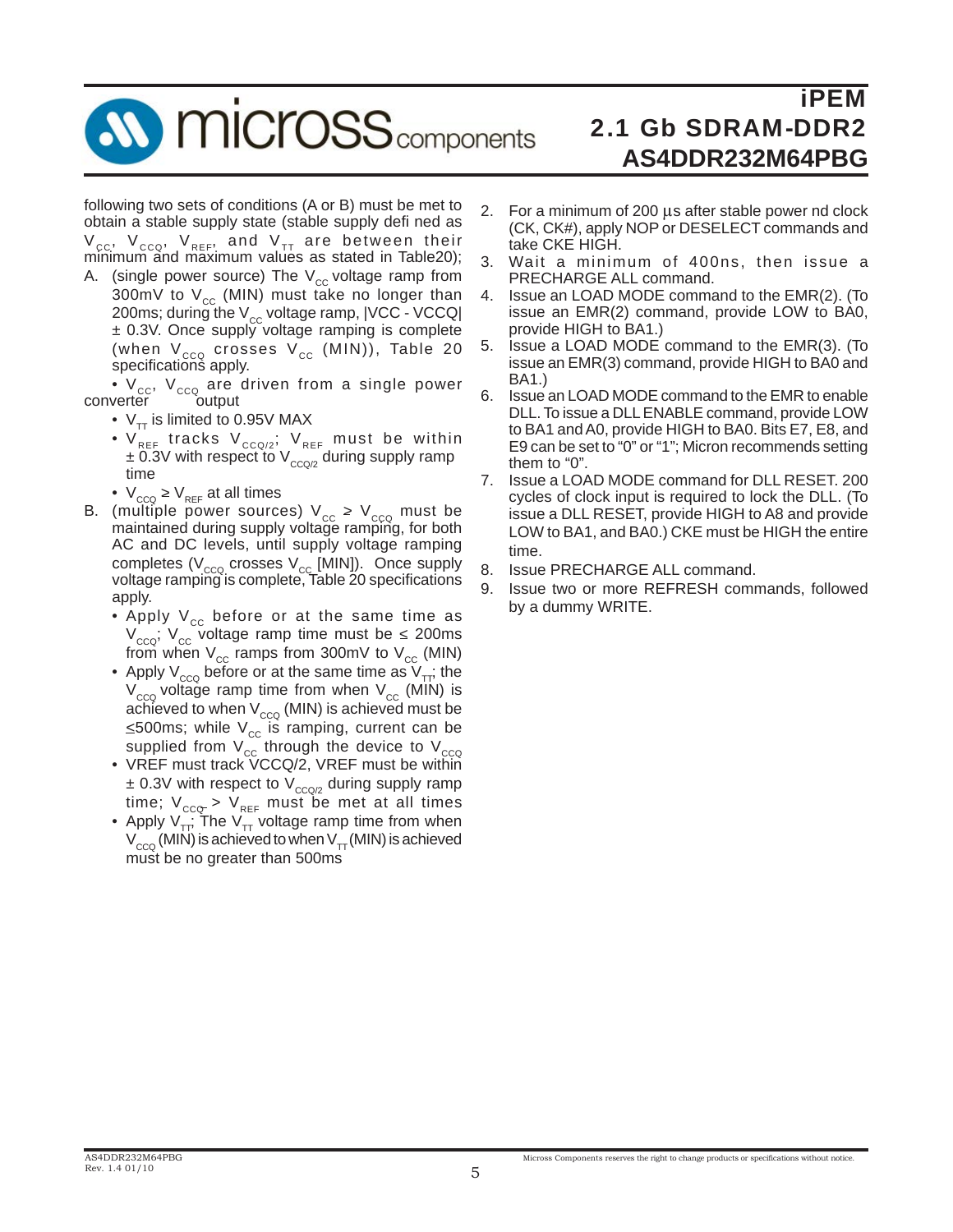

# **FIGURE 4 - POWER-UP AND INITIALIZATION**

**Notes appear on page 7**

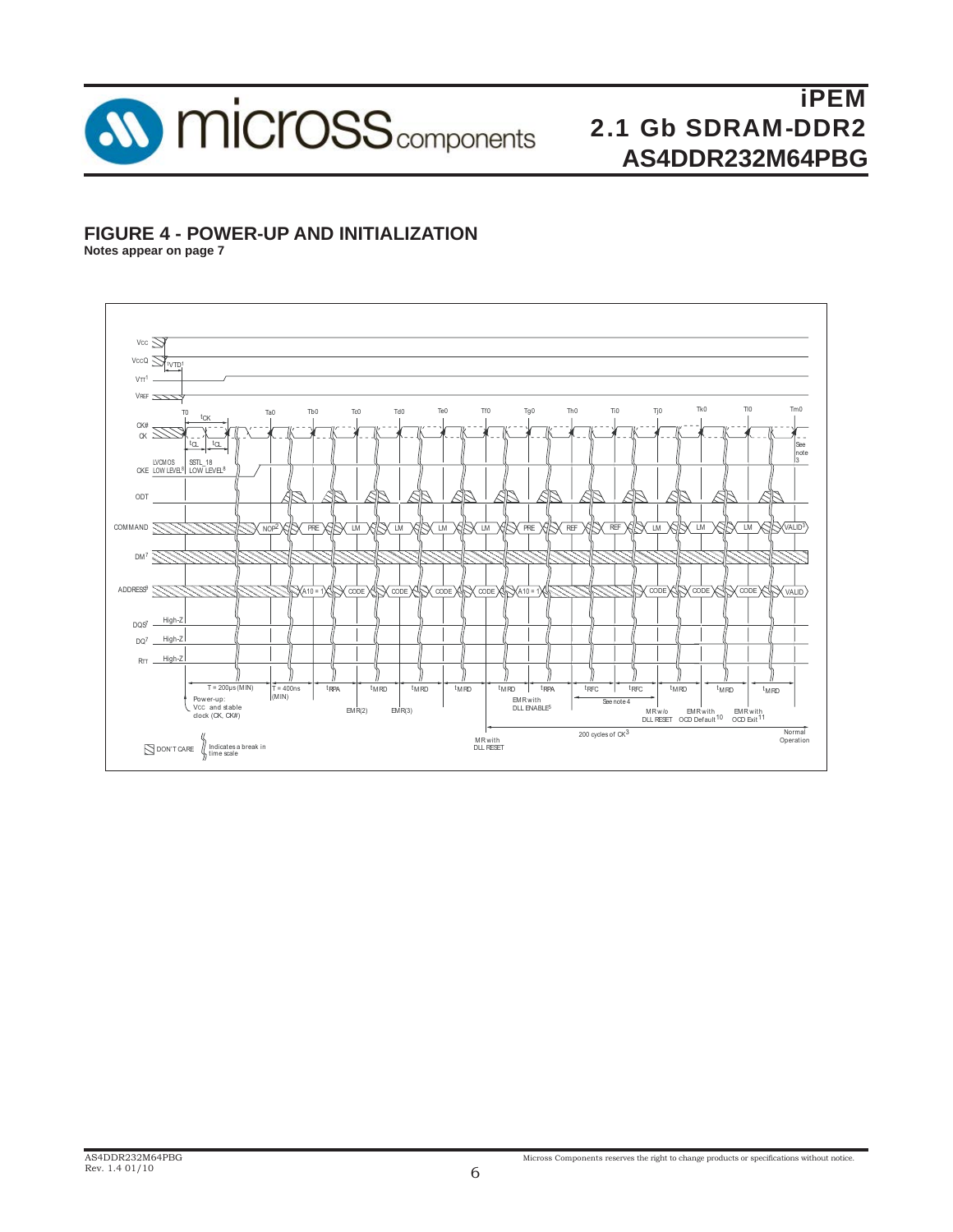**W** micross<sub>components</sub>

# iPEM 2.1 Gb SDRAM-DDR2 **AS4DDR232M64PBG**

#### NOTES:

- 1. Applying power; if CKE is maintained below 0.2 x VCCQ, outputs remain disabled. To guarantee RTT (ODT resistance) is off, VREF must be valid and a low level must be applied to the ODT ball (all other inputs may be undefined, I/Os and outputs must be less than VCCQ during voltage ramp time to avoid DDR2 SDRAM device latch-up). At least one of the following two sets of conditions (A or B) must be met to obtain a stable supply state (stable supply defined as VCC, VCCQ,VREF, and VTT are between their minimum and maximum values as stated in DC Operating Conditions table):
	- A. (single power source) The VCC voltage ramp from 300mV to VCC(MIN) must take no longer than 200ms; during the VCC voltage ramp, |VCC - VCCQ| < 0.3V. Once supply voltage ramping is complete (when VCCQ crosses VCC (MIN), DC Operating Conditions table specifications apply.
		- VCC, VCCQ are driven from a single power converter output
		- VTT is limited to 0.95V MAX
		- VREF tracks VCCQ/2; VREF must be within ±3V with respect to VCCQ/2 during supply ramp time.
		- VCCQ > VREF at all times
	- B. (multiple power sources) VCC e" VCCQ must be maintained during supply voltage ramping, for both AC and DC levels, until supply voltage ramping completes (VCCQ crosses VCC [MIN]). Once supply voltage ramping is complete, DC Operating Conditions table specifications apply.
		- Apply VCC before or at the same time as VCCQ; VCC voltage ramp time must be < 200ms from when VCC ramps from 300mV to VCC (MIN)
		- Apply VCCQ before or at the same time as VTT; the VCCQ voltage ramp time from when VCC (MIN) is achieved to when VCCQ (MIN) is achieved must be < 500ms; while VCC is ramping, current can be supplied from VCC through the device to VCCQ
		- VREF must track VCCQ/2, VREF must be within ±0.3V with respect to VCCQ/2 during supply ramp time; VCCQ > VREF must be met at all times
		- Apply VTT; The VTT voltage ramp time from when VCCQ (MIN) is achieved to when VTT (MIN) is achieved must be no greater than 500ms
- 2. For a minimum of 200μs after stable power and clock (CK, CK#), apply NOP or DESELECT commands and take CKE HIGH.
- 3. Wait a minimum of 400ns, then issue a PRECHARGE ALL command/
- 4. Issue an LOAD MODE command to the EMR(2). (To issue an EMR(2) command, provide LOW to BA0, provide HIGH to BA1.)
- 5. Issue a LOAD MODE command to the EMR(3). (To issue an EMR(3) command, provide HIGH to BA0 and BA1.)
- 6. Issue an LOAD MODE command to the EMR to enable DLL. To issue a DLL ENABLE command, provide LOW to BA1 and A0, provide HIGH to BA0. Bits E7, E8, and E9 can be set to "0" or "1"; Micron recommends setting them to "0."
- 7. Issue a LOAD MODE command for DLL RESET. 200 cycles of clock input is required to lock the DLL. (To issue a DLL RESET, provide HIGH to A8 and provide LOW to BA1, and BA0.) CKE must be HIGH the entire time.
- 8. Issue PRECHARGE ALL command.
- 9. Issue two or more REFRESH commands, followed by a dummy WRITE.
- 10. Issue a LOAD MODE command with LOW to A8 to initialize device operation (i.e., to program operating parameters without resetting the  $DI1$
- 11. Issue a LOAD MODE command to the EMR to enable OCD default by setting bits E7, E8, and E9 to "1," and then setting all other desired parameters.
- 12. Issue a LOAD MODE command to the EMR to enable OCD exit by setting bits E7, E8, and E9 to "0," and then setting all other desired parameters.
- 13. Issue a LOAD MODE command with LOW to A8 to initialize device operation (i.e., to program operating parameters without resetting the DLL).
- 14. Issue a LOAD MODE command to the EMR to enable OCD default by setting bits E7,E8, and E9 to "1," and then setting all other desired parameters.
- 15. Issue a LOAD MODE command to the EMR to enable OCD exit by setting bits E7, E8, and E9 to "0," and then setting all other desired parameters. The DDR2 SDRAM is now initialized and ready for normal operation 200 clocks after DLL RESET (in step 7).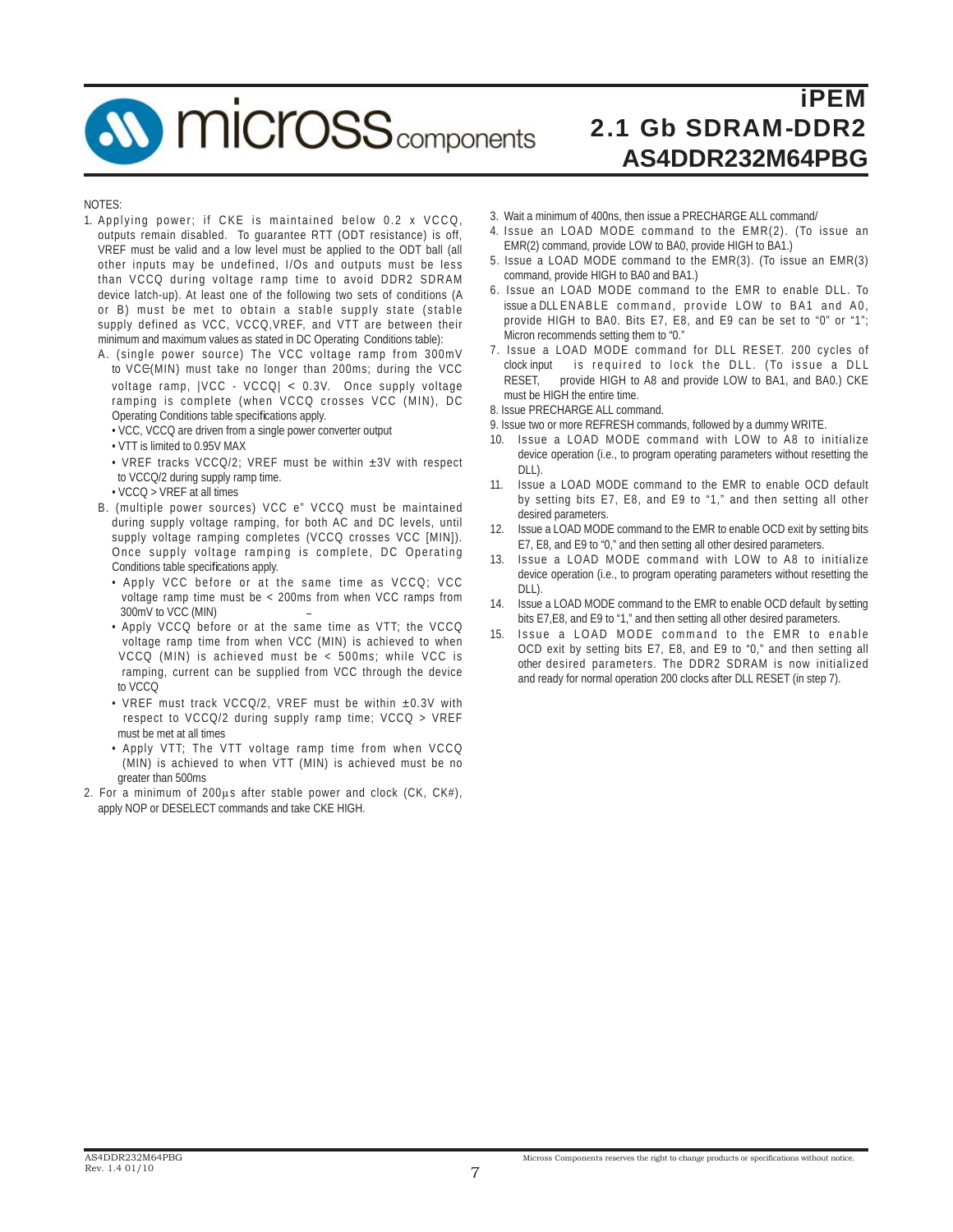

#### **MODE REGISTER (MR)**

The mode register is used to define the specific mode of operation of the DDR2 SDRAM. This definition includes the selection of a burst length, burst type, CL, operating mode, DLL RESET, write recovery, and power-down mode, as shown in Figure 5. Contents of the mode register can be altered by re-executing the LOAD MODE (LM) command. If the user chooses to modify only a subset of the MR variables, all variables (M0–M14) must be programmed when the command is issued.

The mode register is programmed via the LM command (bits  $BA1-BA0 = 0$ , 0) and other bits  $(M12-M0)$  will retain the stored information until it is programmed again or the device loses power (except for bit M8, which is selfclearing). Reprogramming the mode register will not alter the contents of the memory array, provided it is performed correctly.

The LM command can only be issued (or reissued) when all banks are in the precharged state (idle state) and no bursts are in progress. The controller must wait the specified time tMRD before initiating any subsequent operations such as an ACTIVE command. Violating either of these requirements will result in unspecified operation.

#### **BURST LENGTH**

Burst length is defined by bits M0–M3, as shown in Figure 5. Read and write accesses to the DDR2 SDRAM are burstoriented, with the burst length being programmable to either four or eight. The burst length dete rmines the maximum number of column locations that can be accessed for a given READ or WRITE command.

When a READ or WRITE command is issued, a block of columns equal to the burst length is effectively selected. All accesses for that burst take place within this block, meaning that the burst will wrap within the block if a boundary is reached. The block is uniquely selected by  $A2-Ai$  when  $BL = 4$  and by A3–Ai when  $BL = 8$  (where Ai is the most significant column address bit for a given configuration). The remaining (least significant) address bit(s) is (are) used to select the starting location within the block. The programmed burst length applies to both READ and WRITE bursts.

# **FIGURE 5 – MODE REGISTER (MR) DEFINITION ( )**



### **BURST TYPE**

Accesses within a given burst may be programmed to be either sequential or interleaved. The burst type is selected via bit M3, as shown in Figure 5. The ordering of accesses within a burst is determined by the burst length, the burst type, and the starting column address, as shown in Table 2. DDR2 SDRAM supports 4-bit burst mode and 8-bit burst mode only. For 8-bit burst mode, full interleave address ordering is supported; however, sequential address ordering is nibble-based.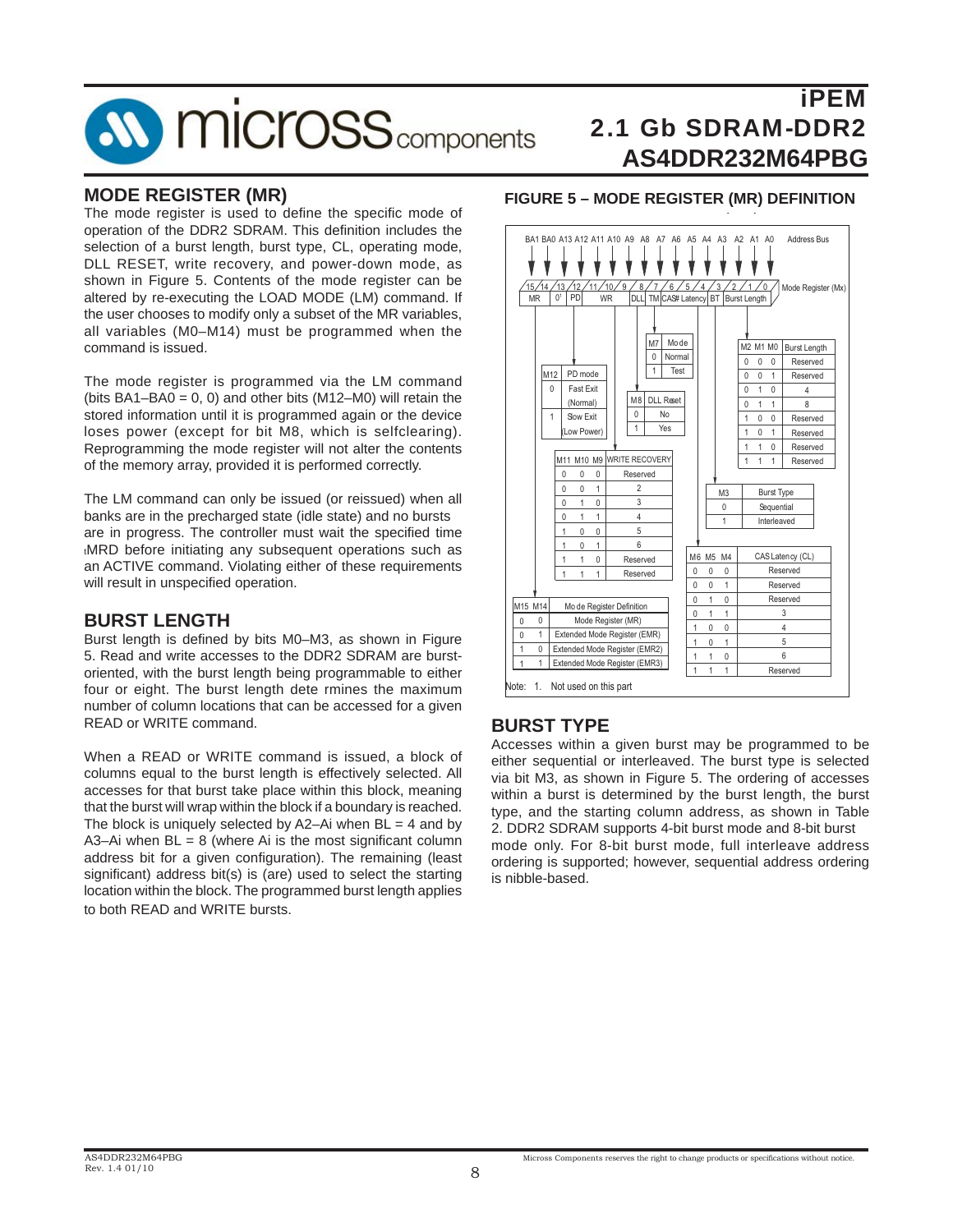

#### **TABLE 2 - BURST DEFINITION**

| <b>Burst</b>            | <b>Starting Column</b> |          |                |                                 | <b>Order of Accesses Within a Burst</b> |
|-------------------------|------------------------|----------|----------------|---------------------------------|-----------------------------------------|
| Length                  | <b>Address</b>         |          |                | Type = Sequential               | Type = Interleaved                      |
|                         |                        | A1       | A0             |                                 |                                         |
|                         |                        | 0        | 0              | $0 - 1 - 2 - 3$                 | $0 - 1 - 2 - 3$                         |
| $\overline{\mathbf{4}}$ |                        | $\Omega$ | 1              | $1 - 2 - 3 - 0$                 | $1 - 0 - 3 - 2$                         |
|                         |                        | 1        | 0              | $2 - 3 - 0 - 1$                 | $2 - 3 - 0 - 1$                         |
|                         |                        | 1        | 1              | $3 - 0 - 1 - 2$                 | $3 - 2 - 1 - 0$                         |
|                         | A2                     | A1       | A <sub>0</sub> |                                 |                                         |
|                         | $\Omega$               | $\Omega$ | O              | $0 - 1 - 2 - 3 - 4 - 5 - 6 - 7$ | $0 - 1 - 2 - 3 - 4 - 5 - 6 - 7$         |
|                         | $\Omega$               | $\Omega$ | 1              | $1 - 2 - 3 - 4 - 5 - 6 - 7 - 0$ | $1 - 0 - 3 - 2 - 5 - 4 - 7 - 6$         |
|                         | $\Omega$               | 1        | 0              | $2 - 3 - 4 - 5 - 6 - 7 - 0 - 1$ | $2 - 3 - 0 - 1 - 6 - 7 - 4 - 5$         |
| 8                       | $\Omega$               | 1        |                | $3-4-5-6-7-0-1-2$               | $3 - 2 - 1 - 0 - 7 - 6 - 5 - 4$         |
|                         | 1                      | $\Omega$ | $\Omega$       | $4 - 5 - 6 - 7 - 0 - 1 - 2 - 3$ | $4 - 5 - 6 - 7 - 0 - 1 - 2 - 3$         |
|                         | 1                      | $\Omega$ | 1              | $5 - 6 - 7 - 0 - 1 - 2 - 3 - 4$ | $5 - 4 - 7 - 6 - 1 - 0 - 3 - 2$         |
|                         | 1                      | 1        | 0              | $6 - 7 - 0 - 1 - 2 - 3 - 4 - 5$ | $6 - 7 - 4 - 5 - 2 - 3 - 0 - 1$         |
|                         | 1                      | 1        |                | $7 - 0 - 1 - 2 - 3 - 4 - 5 - 6$ | $7 - 6 - 5 - 4 - 3 - 2 - 1 - 0$         |

#### NOTES:

- 1. For a burst length of two, A1-Ai select two-data-element block; A0 selects the starting column within the block.
- 2. For a burst length of four, A2-Ai select four-data-element block; A0-1 select the starting column within the block.
- 3. For a burst length of eight, A3-Ai select eight-data-element block; A0-2 select the starting column within the block.
- 4. Whenever a boundary of the block is reached within a given sequence above, the following access wraps within the block.

#### **OPERATING MODE**

The normal operating mode is selected by issuing a command with bit M7 set to  $i^{\circ}0, i^{\pm}$  and all other bits set to the desired values, as shown in Figure 5. When bit M7 is "1," no other bits of the mode register are programmed. Programming bit M7 to ¡°1¡± places the DDR2 SDRAM into a test mode that is only used by the manufacturer and should not be used. No operation or functionality is guaranteed if M7 bit is "1."

#### **DLL RESET**

DLL RESET is defined by bit M8, as shown in Figure 5. Programming bit M8 to "1" will activate the DLL RESET function. Bit M8 is self-clearing, meaning it returns back to a value of  $i^{\circ}0_{i}$  after the DLL RESET function has been issued.

Anytime the DLL RESET function is used, 200 clock cycles must occur before a READ command can be issued to allow time for the internal clock to be synchronized with the external clock. Failing to wait for synchronization to occur may result in a violation of the 'AC or 'DQSCK parameters.

#### **WRITE RECOVERY**

Write recovery (WR) time is defined by bits M9-M11, as shown in Figure 5. The WR register is used by the DDR2 SDRAM during WRITE with auto precharge operation. During WRITE with auto precharge operation, the DDR2 SDRAM delays the internal auto precharge operation by WR clocks (programmed in bits M9-M11) from the last data burst.

WR values of 2, 3, 4, 5, or 6 clocks may be used for programming bits M9-M11. The user is required to program the value of WR, which is calculated by dividing tWR (in ns) by tCK (in ns) and rounding up a non integer value to the next integer; WR [cycles] =  $WR$  [ns] /  $CK$  [ns]. Reserved states should not be used as unknown operation or incompatibility with future versions may result.

#### **POWER-DOWN MODE**

Active power-down (PD) mode is defined by bit M12, as shown in Figure 5. PD mode allows the user to determine the active power-down mode, which determines performance versus power savings. PD mode bit M12 does not apply to precharge PD mode.

When bit M12 = 0, standard active PD mode or "fast-exit" active PD mode is enabled. The 'XARD parameter is used for fast-exit active PD exit timing. The DLL is expected to be enabled and running during this mode.

When bit M12 = 1, a lower-power active PD mode or "slowexit" active PD mode is enabled. The 'XARD parameter is used for slow-exit active PD exit timing. The DLL can be enabled, but "frozen" during active PD mode since the exit-to-READ command timing is relaxed. The power difference expected between PD normal and PD low-power mode is defined in the ICC table.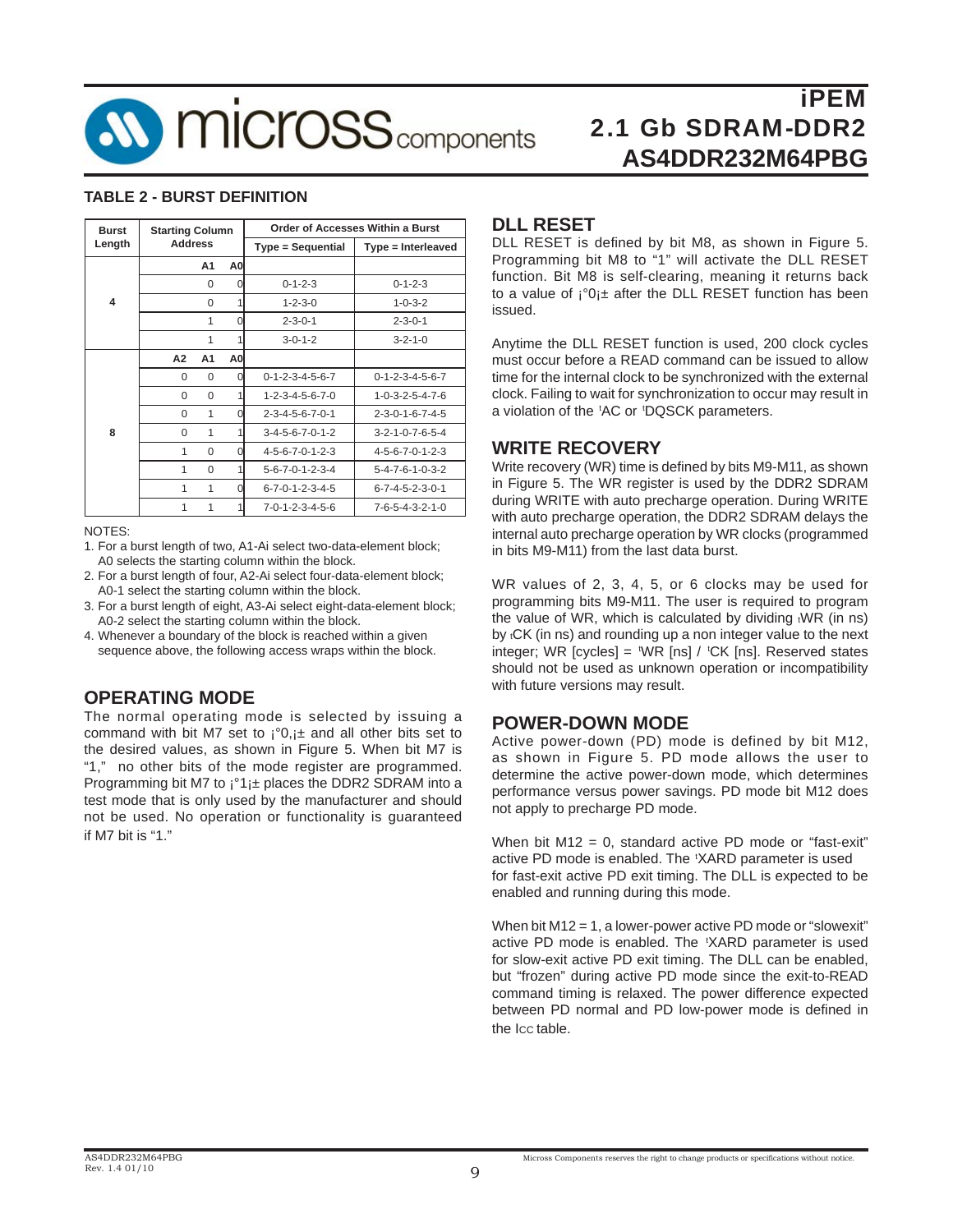

# **CAS LATENCY (CL)**

The CAS latency (CL) is defined by bits M4-M6, as shown in Figure 5. CL is the delay, in clock cycles, between the registration of a READ command and the availability of the first bit of output data. The CL can be set to 3, 4, 5, or 6 clocks, depending on the speed grade option being used.

DDR2 SDRAM does not support any half-clock latencies. Reserved states should not be used as unknown operation or incompatibility with future versions may result.

DDR2 SDRAM also supports a feature called posted CAS additive latency (AL). This feature allows the READ command to be issued prior to tRCD (MIN) by delaying the internal command to the DDR2 SDRAM by AL clocks.

Examples of  $CL = 3$  and  $CL = 4$  are shown in Figure 6; both assume  $AL = 0$ . If a READ command is registered at clock edge *n*, and the CL is *m* clocks, the data will be available nominally coincident with clock edge *n*+*m (this assumes*  $AL = 0$ ).



#### **FIGURE 6 - CAS LATENCY (CL)**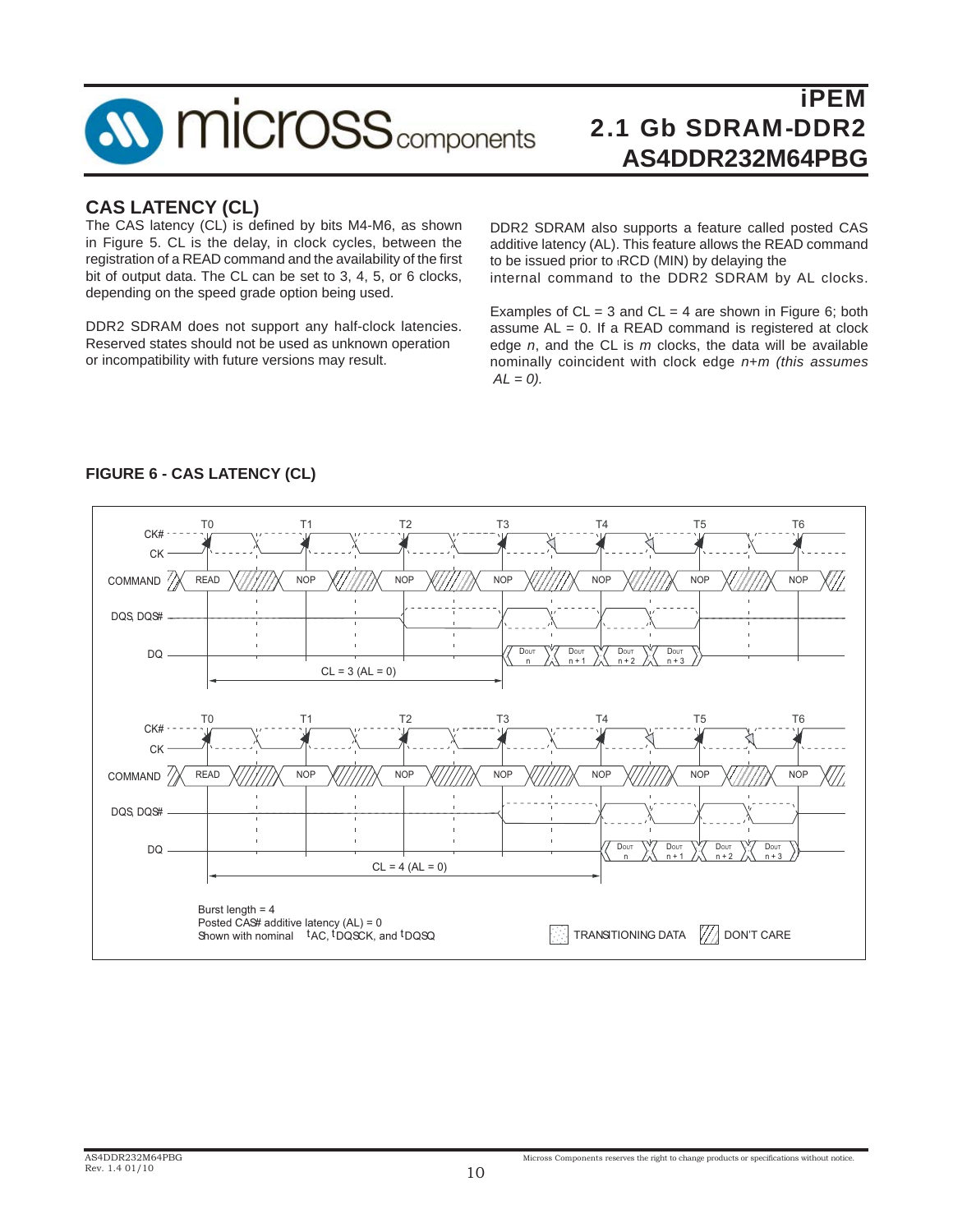

## **EXTENDED MODE REGISTER (EMR)**

The extended mode register controls functions beyond those controlled by the mode register; these additional functions are DLL enable/disable, output drive strength, on die termination (ODT) (RTT), posted AL, off-chip driver impedance calibration (OCD), DQS# enable/disable, RDQS/RDQS# enable/disable, and output disable/enable. These functions are controlled via the bits shown in Figure 7. The EMR is programmed via the LOAD MODE (LM) command and will retain the stored information

until it is programmed again or the device loses power. Reprogramming the EMR will not alter the contents of the memory array, provided it is performed correctly.

The EMR must be loaded when all banks are idle and no bursts are in progress, and the controller must wait the specified time tMRD before initiating any subsequent operation. Violating either of these requirements could esult in unspecified operation.



### **FIGURE 7 – EXTENDED MODE REGISTER DEFINITION**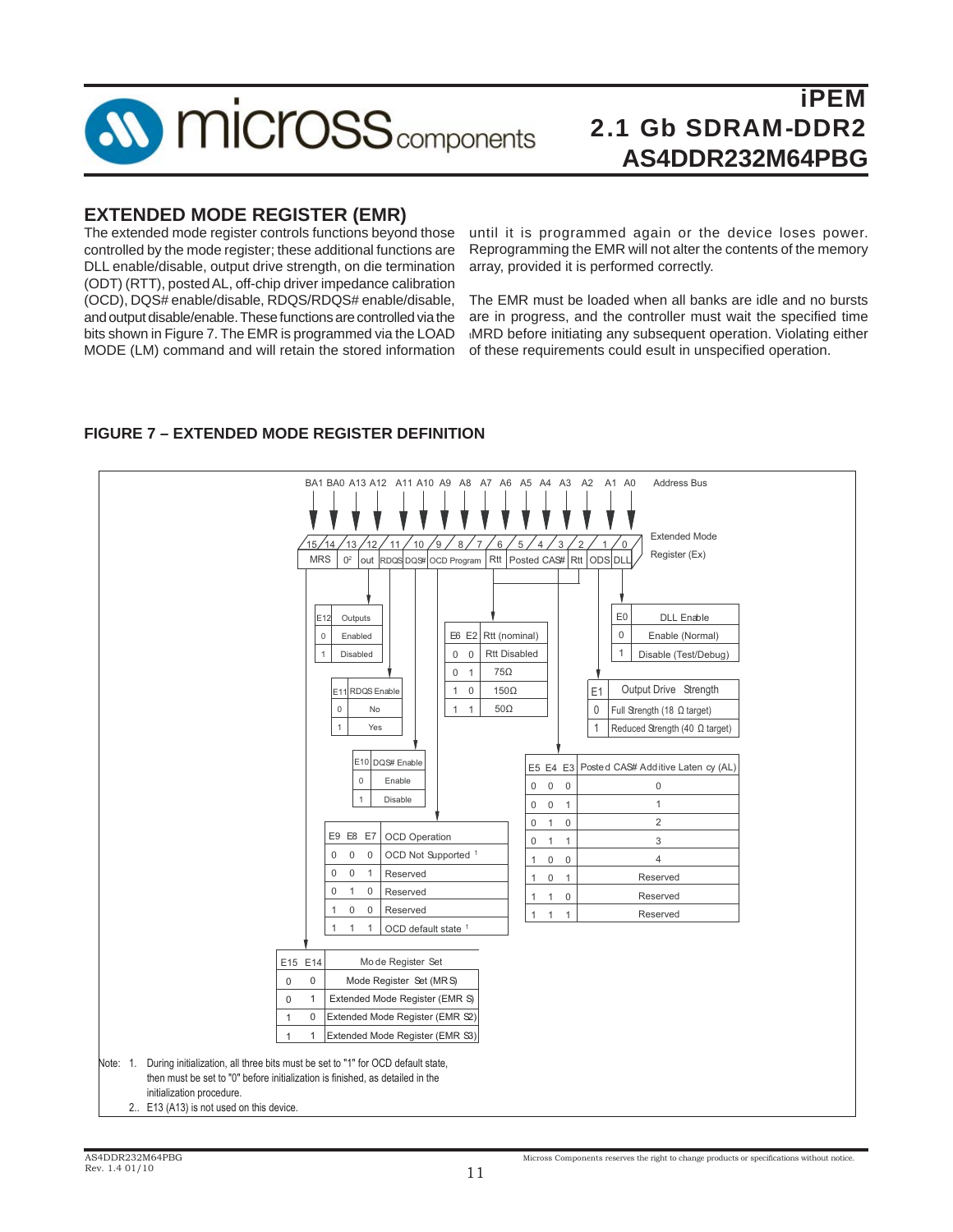

### **DLL ENABLE/DISABLE**

The DLL may be enabled or disabled by programming bit E0 during the LM command, as shown in Figure 7. The DLL must be enabled for normal operation. DLL enable is required during power-up initialization and upon returning to normal operation after having disabled the DLL for the purpose of debugging or evaluation. Enabling the DLL should always be followed by resetting the DLL using an LM command.

The DLL is automatically disabled when entering SELF REFRESH operation and is automatically re-enabled and reset upon exit of SELF REFRESH operation. Any time the DLL is enabled (and subsequently reset), 200 clock cycles must occur before a READ command can be issued, to allow time for the internal clock to synchronize with the external clock. Failing to wait for synchronization to occur may result in a violation of the 'AC or 'DQSCK parameters.

## **OUTPUT DRIVE STRENGTH**

The output drive strength is defined by bit E1, as shown in Figure 7. The normal drive strength for all outputs are specified to be SSTL 18. Programming bit  $E1 = 0$  selects normal (full strength) drive strength for all outputs. Selecting a reduced drive strength option  $(E1 = 1)$  will reduce all outputs to approximately 60 percent of the SSTL\_18 drive strength. This option is intended for the support of lighter load and/or point-to-point environments.

### **DQS# ENABLE/DISABLE**

The DQS# ball is enabled by bit E10. When  $E10 = 0$ , DQS# is the complement of the differential data strobe pair DQS/DQS#. When disabled  $(E10 = 1)$ , DQS is used in a single ended mode and the DQS# ball is disabled. When disabled, DQS# should be left floating. This function is also used to enable/disable RDQS#. If RDQS is enabled  $(E11 = 1)$  and DQS# is enabled  $(E10 = 0)$ , then both DQS# and RDQS# will be enabled.

### **OUTPUT ENABLE/DISABLE**

The OUTPUT ENABLE function is defined by bit E12, as shown in Figure 7. When enabled (E12 = 0), all outputs (DQs, DQS, DQS#, RDQS, RDQS#) function normally. When disabled (E12 = 1), all DDR2 SDRAM outputs (DQs, DQS, DQS#, RDQS, RDQS#) are disabled, thus removing output buffer current. The output disable feature is intended to be used during Icc characterization of read current.

### **ON-DIE TERMINATION (ODT)**

ODT effective resistance,  $RTT$  (EFF), is defined by bits E2 and E6 of the EMR, as shown in Figure 7. The ODT feature is designed to improve signal integrity of the memory channel by allowing the DDR2 SDRAM controller to independently turn on/off ODT for any or all devices. RTT effective resistance values of 50Ω, 75Ω, and 150Ω are selectable and apply to each DQ, DQS/DQS#, RDQS/ RDQS#, UDQS/UDQS#, LDQS/LDQS#, DM, and UDM/ LDM signals. Bits (E6, E2) determine what ODT resistance is enabled by turning on/off "sw1," "sw2," or "sw3." The ODT effective resistance value is elected by enabling switch "sw1," which enables all R1 values that are 150Ω each, enabling an effective resistance of 75Ω (RTT2(EFF) = R2/2). Similarly, if "sw2" is enabled, all R2 values that are 300Ω each, enable an effective ODT resistance of 150 $\Omega$  (RTT2(EFF) = R2/2). Switch "sw3" enables R1 values of 100Ω enabling effective resistance of 50Ω Reserved states should not be used, as unknown operation or incompatibility with future versions may result.

The ODT control ball is used to determine when RTT(EFF) is turned on and off, assuming ODT has been enabled via bits E2 and E6 of the EMR. The ODT feature and ODT input ball are only used during active, active power-down (both fast-exit and slow-exit modes), and precharge powerdown modes of operation. ODT must be turned off prior to entering self refresh. During power-up and initialization of the DDR2 SDRAM, ODT should be disabled until issuing the EMR command to enable the ODT feature, at which point the ODT ball will determine the RTT(EFF) value. Any time the EMR enables the ODT function, ODT may not be driven HIGH until eight clocks after the EMR has been enabled. See "ODT Timing" section for ODT timing diagrams.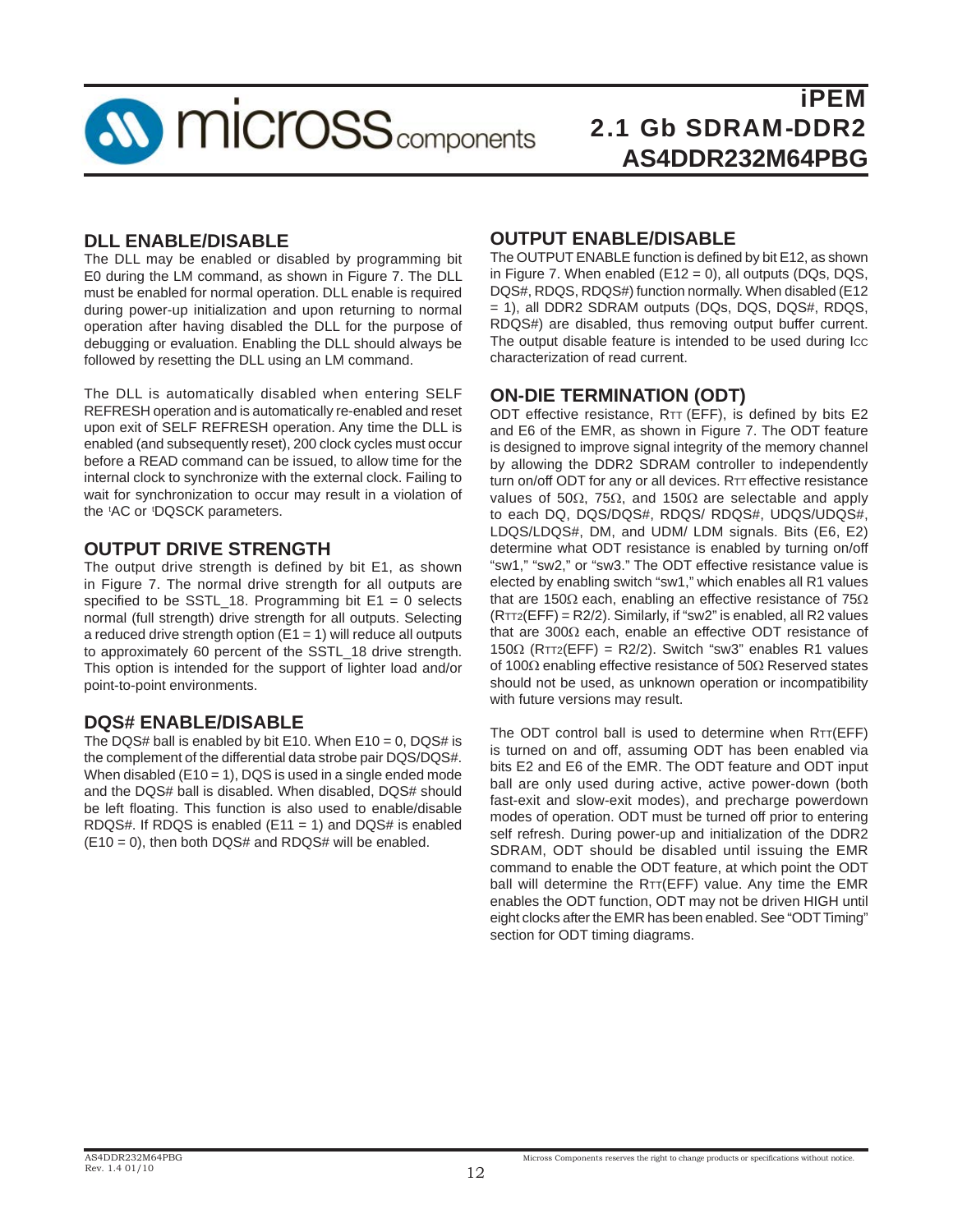

# **POSTED CAS ADDITIVE LATENCY (AL)**

Posted CAS additive latency (AL) is supported to make the command and data bus efficient for sustainable bandwidths in DDR2 SDRAM. Bits E3–E5 define the value of AL, as shown in Figure 7. Bits E3–E5 allow the user to program the DDR2 SDRAM with an inverse AL of 0, 1, 2, 3, or 4 clocks. Reserved states should not be used as unknown operation or incompatibility with future versions may result.

In this operation, the DDR2 SDRAM allows a READ or WRITE command to be issued prior to tRCD (MIN) with the requirement that AL d" <sub>t</sub>RCD (MIN). A typical application using this feature would set  $AL = tRCD$  (MIN) - 1x  $tCK$ . The READ or WRITE command is held for the time of the AL before it is issued internally to the DDR2 SDRAM device. RL is controlled by the sum of AL and CL;  $RL = AL+CL$ . Write latency (WL) is equal to RL minus one clock;  $WL = AL + CL - 1 x tCK$ .

#### BA1 BA0 A13 A12 A11 A10 A9 A8 A7 A6 A5 A4 A3 A2 A1 A0 Address Bus Register (Ex) <u>13/12/11/10/9/8/7/6/5/4/3/2/1/0</u>  $0<sup>1</sup>$  $^{'}$ 15,  $\Omega$ 1 0 1 Mode Register Definition 0 0 1 1 EMR2 | 0<sup>1</sup> | 0<sup>1</sup> | 0<sup>1</sup> | 0<sup>1</sup> | 0<sup>1</sup> | 0<sup>1</sup> | 0<sup>1</sup> | 0<sup>1</sup> | 0<sup>1</sup> | 0<sup>1</sup> | 0<sup>1</sup> | 0<sup>1</sup> | 0<sup>1</sup> | 0<sup>1</sup> Commer cial-Temperature default use if T $_{\rm c}$ exceeds 85°C E7 0 1 Extended Mo de Mo de Register (MR) Extended Mo de Register (EMR) Extended Mo de Register (EMR2) Extended Mo de Register (EMR3) M15 M14 High Temperature Self Refresh rate enable Industrial-Temperature option; Note: 1. E13 (A13)-E0(A0) are reserved for future use and must be programmed to "0." A13 is not used in this device.

#### **FIGURE 8 - EXTENDED MODE REGISTER 2 (EMR2) DEFINITION**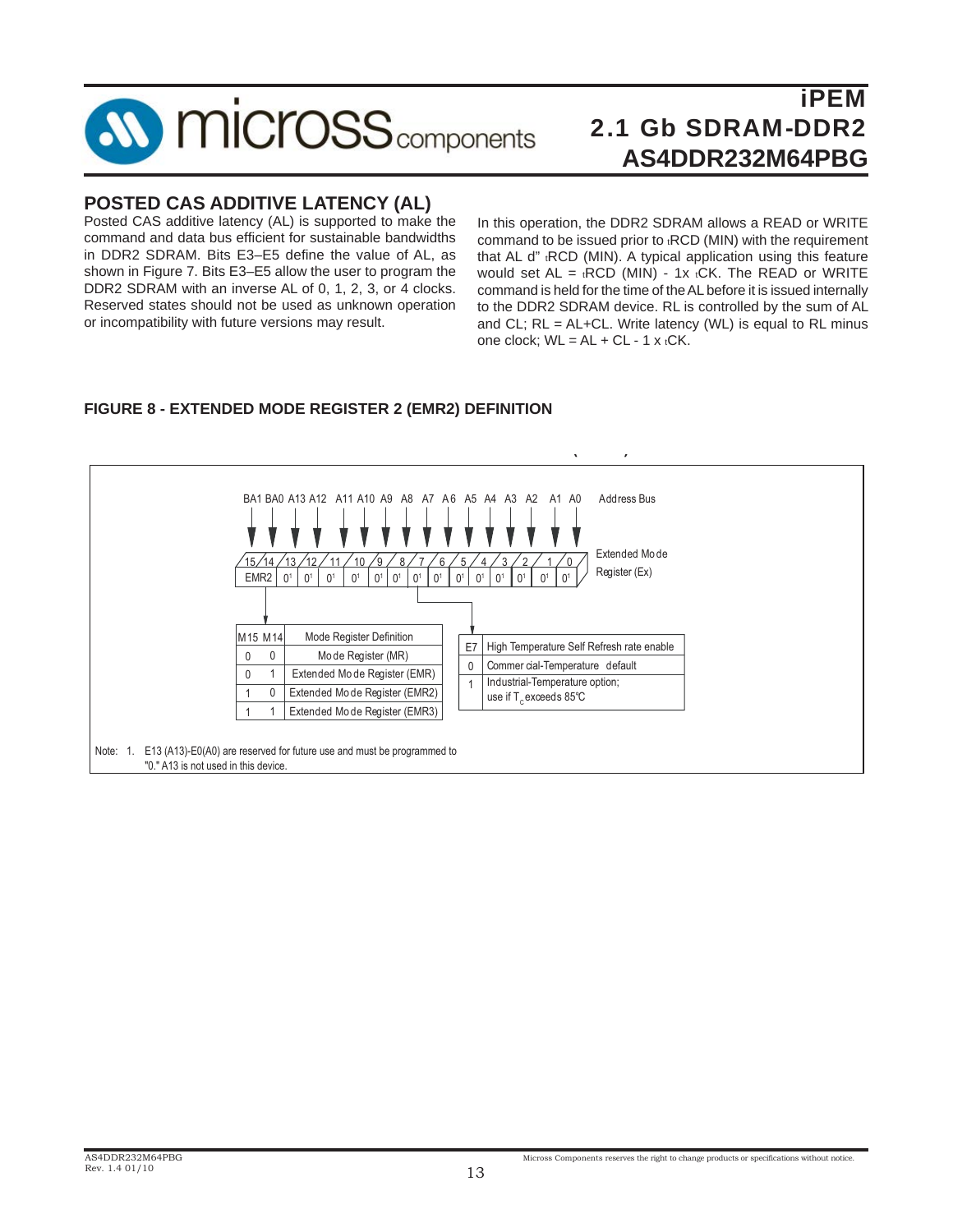

### **FIGURE 9 - EXTENDED MODE REGISTER 3 (EMR3) DEFINITION**



# **EXTENDED MODE REGISTER 2**

The extended mode register 2 (EMR2) controls functions beyond those controlled by the mode register. Currently all bits in EMR2 are reserved, as shown in Figure 8. The EMR2 is programmed via the LM command and will retain the stored information until it is programmed again or the device loses power. Reprogramming the EMR will not alter the contents of the memory array, provided it is performed correctly.

EMR2 must be loaded when all banks are idle and no bursts are in progress, and the controller must wait the specified time tMRD before initiating any subsequent operation. Violating either of these requirements could result in unspecified operation.

### **EXTENDED MODE REGISTER 3**

The extended mode register 3 (EMR3) controls functions beyond those controlled by the mode register. Currently, all bits in EMR3 are reserved, as shown in Figure 9. The EMR3 is programmed via the LM command and will retain the stored information until it is programmed again or the device loses power. Reprogramming the EMR will not alter the contents of the memory array, provided it is performed correctly.

EMR3 must be loaded when all banks are idle and no bursts are in progress, and the controller must wait the specifi ed time tMRD before initiating any subsequent operation. Violating either of these requirements could result in unspecified operation.

### **COMMAND TRUTH TABLES**

The following tables provide a quick reference of DDR2 SDRAM available commands, including CKE power-down modes, and bank-to-bank commands.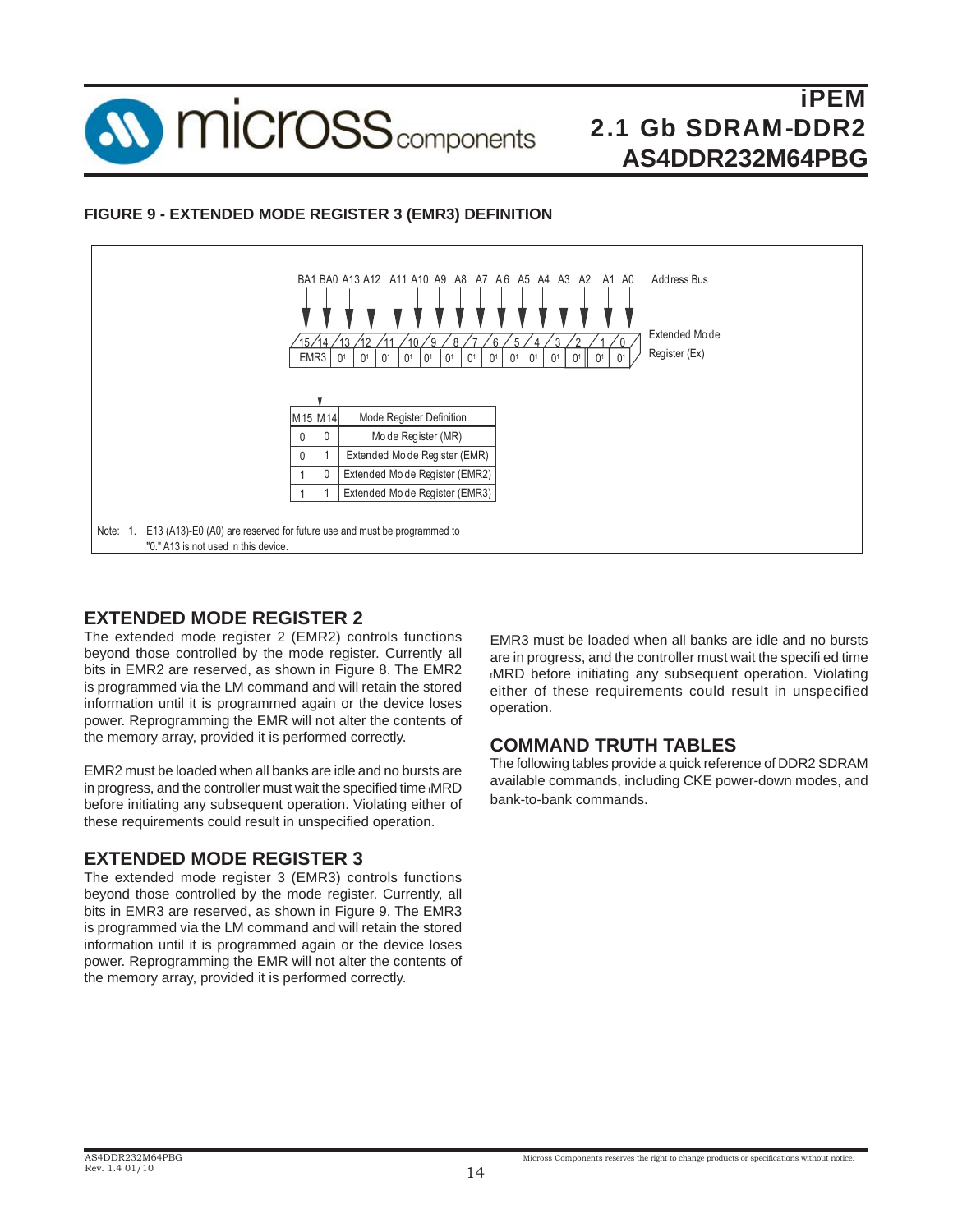

#### **TABLE 3 - TRUTH TABLE - DDR2 COMMANDS**

|                                  |                          | <b>CKE</b>       |     |      |      |     | <b>BA1</b>      | A12                |     |                   |                |
|----------------------------------|--------------------------|------------------|-----|------|------|-----|-----------------|--------------------|-----|-------------------|----------------|
| <b>Function</b>                  | <b>Previous</b><br>Cycle | Current<br>Cycle | CS# | RAS# | CAS# | WE# |                 |                    | A10 | A9-A0             | <b>Notes</b>   |
|                                  |                          |                  |     |      |      |     | BA <sub>0</sub> | A11                |     |                   |                |
| <b>LOAD MODE</b>                 | H                        | H                | L   | L    | L    | L   | <b>BA</b>       | OP CODE            |     | $\overline{2}$    |                |
| <b>REFRESH</b>                   | H                        | H                | L   | L    | L    | H   | X               | X                  | X   | X                 |                |
| <b>SELF-REFRESH Entry</b>        | Н                        | L                | L   | L    | L    | H   | X               | X                  | X   | $\times$          |                |
| <b>SELF-REFRESH exit</b>         | L                        | H                | Н   | X    | X    | X   | X               | X                  | X   | X                 | $\overline{7}$ |
|                                  |                          |                  | L   | н    | н    | H   |                 |                    |     |                   |                |
| <b>Single Bank Precharge</b>     | H                        | H                | L   | L    | H    | L   | X               | X                  | L   | X                 | 2              |
| <b>All banks PRECHARGE</b>       | H                        | Н                | L   | L    | Н    | L   | X               | $\mathsf{X}$       | H.  | X                 |                |
| <b>Bank Activate</b>             | H                        | H                | L   | L    | H    | L   | <b>BA</b>       | <b>ROW ADDRESS</b> |     |                   |                |
| <b>WRITE</b>                     | H                        | н                | L   | L    | H    | L   | <b>BA</b>       | Column<br>Address  |     | Column<br>Address | 2,3            |
| <b>WRITE with auto precharge</b> | H                        | н                | L   | H    | L    | L   | <b>BA</b>       | Column<br>Address  | H   | Column<br>Address | 2,3            |
| <b>READ</b>                      | H                        | H                | L   | H    | L    | H   | <b>BA</b>       | Column<br>Address  | L   | Column<br>Address | 2,3            |
| <b>READ with auto precharge</b>  | H                        | н                | L   | H    | L    | H   | <b>BA</b>       | Column<br>Address  | L   | Column<br>Address | 2,3            |
| <b>NO OPERATION</b>              | H                        | $\mathsf{X}$     | L   | H    | H    | H   | X               | X                  | X   | X                 |                |
| <b>Device DESELECT</b>           | H                        | X                | H   | X    | X    | X   | X               | X                  | X   | X                 |                |
| <b>POWER-DOWN entry</b>          | H                        | L                | H   | X    | X    | X   | X               | X                  |     |                   |                |
|                                  |                          |                  | L   | H    | H    | H   |                 |                    | X   | X                 | 4              |
|                                  | L                        |                  | н   | X    | X    | X   | X               | X                  | X   | X                 | 4              |
| <b>POWER-DOWN exit</b>           |                          | H                | L   | H    | н    | H   |                 |                    |     |                   |                |

Note: 1. All DDR2-SDRAM commands are defined by staes of CS#, RAS#, CAS#, WE#, and CKE a the rising edge of the clock.

 2. Bank addresses (BA) BA0-BA12 determine which bank is to be operated upon. BA during a LM command selects which mode register is programmed.

3. Burst reads or writes at BL=4 cannot be terminated or interrupted.

 4. The power down mode does not perform any REFRESH operations. The duration of power down is therefore limited by the refresh requirements outlined in the AC parametric section.

 5. The state of ODT does not effect the states described in this table. The ODT function is not available during self refresh. See "On Die Termination (ODT)" for details.

6. "X" means "H or L" (but a defined logic level)

7. Self refresh exit is asynchronous.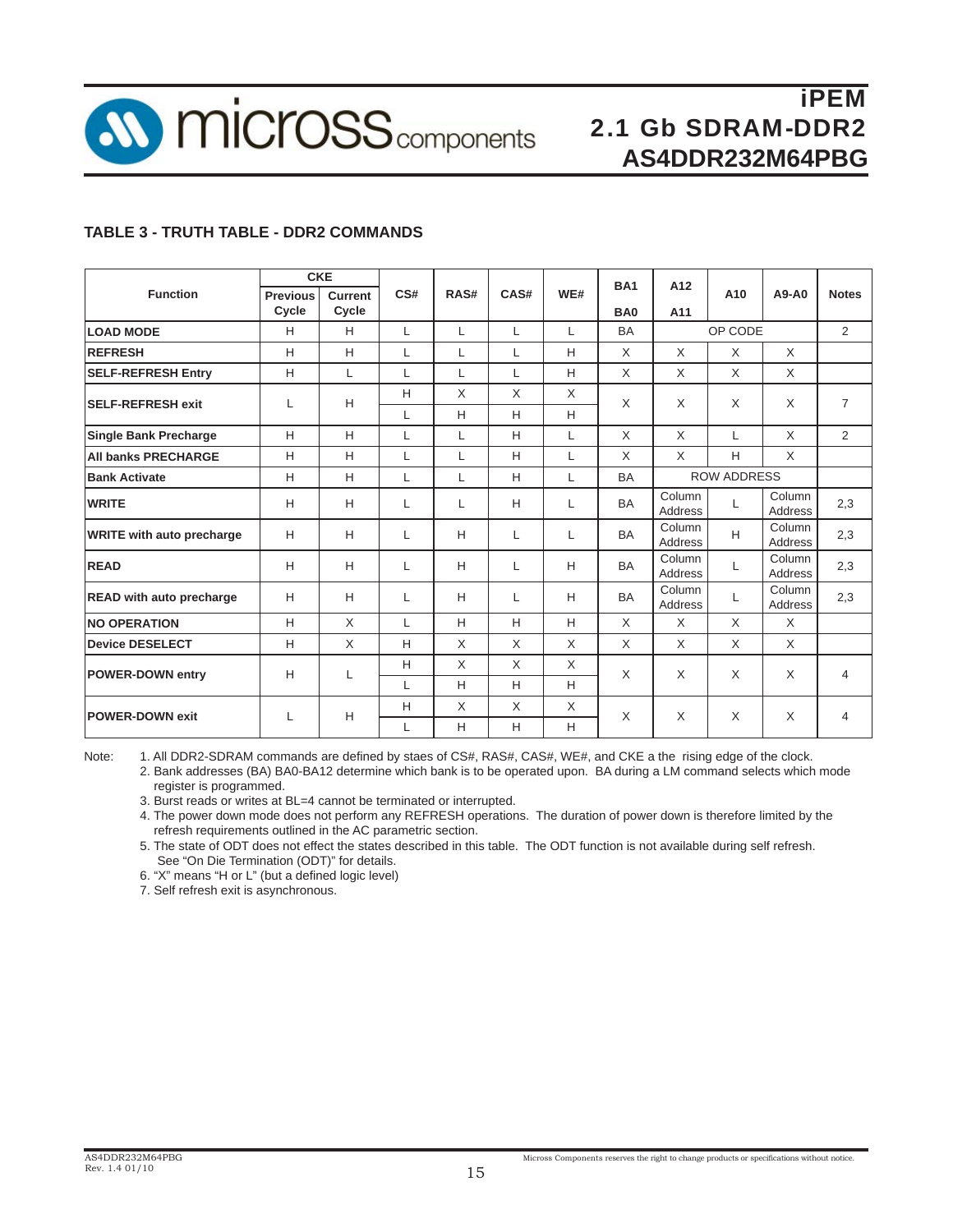

### **DESELECT**

The DESELECT function (CS# HIGH) prevents new commands from being executed by the DDR2 SDRAM. The DDR2 SDRAM is effectively deselected. Operations already in progress are not affected.

# **NO OPERATION (NOP)**

The NO OPERATION (NOP) command is used to instruct the selected DDR2 SDRAM to perform a NOP (CS# is LOW; RAS#, CAS#, and WE are HIGH). This prevents unwanted commands from being registered during idle or wait states. Operations already in progress are not affected.

# **LOAD MODE (LM)**

The mode registers are loaded via inputs BA1–BA0, and A12–A0. BA1–BA0 determine which mode register will be programmed. See "Mode Register (MR)". The LM command can only be issued when all banks are idle, and a subsequent execute able command cannot be issued until tMRD is met.

### **BANK/ROW ACTIVATION ACTIVE COMMAND**

The ACTIVE command is used to open (or activate) a row in a particular bank for a subsequent access. The value on the BA1–BA0 inputs selects the bank, and the address provided on inputs A12–A0 selects the row. This row remains active (or open) for accesses until a PRECHARGE command is issued to that bank. A PRECHARGE command must be issued before opening a different row in the same bank.

# **ACTIVE OPERATION**

Before any READ or WRITE commands can be issued to a bank within the DDR2 SDRAM, a row in that bank must be opened (activated), even when additive latency is used. This is accomplished via the ACTIVE command, which selects both the bank and the row to be activated.

After a row is opened with an ACTIVE command, a READ or WRITE command may be issued to that row, subject to the tRCD specification. tRCD (MIN) should be divided by the clock period and rounded up to the next whole number to determine the earliest clock edge after the ACTIVE command on which a READ or WRITE command can be entered. The same procedure is used to convert other specification limits from time units to clock cycles. For example, a <sub>t</sub>RCD (MIN) specification of 20ns with a 266 MHz clock ( $t$ CK = 3.75ns) results in 5.3 clocks, rounded up to 6.

A subsequent ACTIVE command to a different row in the same bank can only be issued after the previous active row has been closed (precharged). The minimum time interval between successive ACTIVE commands to the same bank is defined by tRC

A subsequent ACTIVE command to another bank can be issued while the first bank is being accessed, which results in a reduction of total row-access overhead. The minimum time interval between successive ACTIVE commands to different banks is defined by tRRD.

#### **FIGURE 10 - ACTIVE COMMAND**

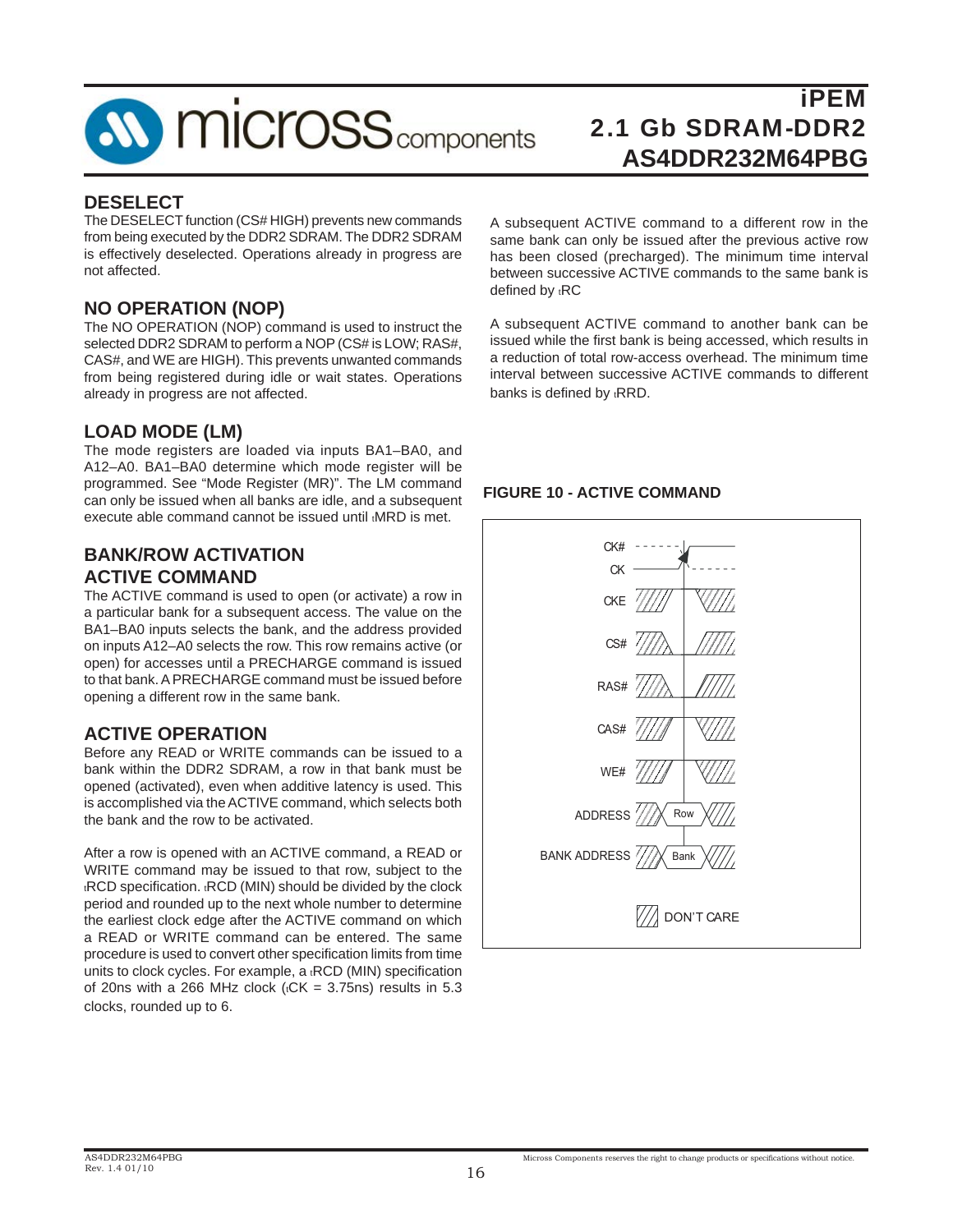

## **READ COMMAND**

The READ command is used to initiate a burst read access to an active row. The value on the BA1–BA0 inputs selects the bank, and the address provided on inputs A0–i (where  $i = A9$ ) selects the starting column location. The value on input A10 determines whether or not auto precharge is used. If auto precharge is selected, the row being accessed will be precharged at the end of the READ burst; if auto precharge is not selected, the row will remain open for subsequent accesses.

# **READ OPERATION**

READ bursts are initiated with a READ command. The starting column and bank addresses are provided with the READ command and auto precharge is either enabled or disabled for that burst access. If auto precharge is enabled, the row being accessed is automatically precharged at the completion of the burst. If auto precharge is disabled, the row will be left open after the completion of the burst.

During READ bursts, the valid data-out element from the starting column address will be available READ latency (RL) clocks later. RL is defined as the sum of AL and CL;  $RL = AL$ + CL. The value for AL and CL are programmable via the MR and EMR commands, respectively. Each subsequent data-out element will be valid nominally at the next positive or negative clock edge (i.e., at the next crossing of CK and CK#).

DQS/DQS# is driven by the DDR2 SDRAM along with output data. The initial LOW state on DQS and HIGH state on DQS# is known as the read preamble (<sub>tRPRE</sub>). The LOW state on DQS and HIGH state on DQS# coincident with the last data-out element is known as the read postamble (tRPST).

 Upon completion of a burst, assuming no other commands have been initiated, the DQ will go High-Z.

Data from any READ burst may be concatenated with data from a subsequent READ command to provide a continuous flow of data. The first data element from the new burst follows the last element of a completed burst. The new READ command should be issued *x* cycles after the first READ command, where *x* equals BL / 2 cycles.

#### **FIGURE 11 - READ COMMAND**

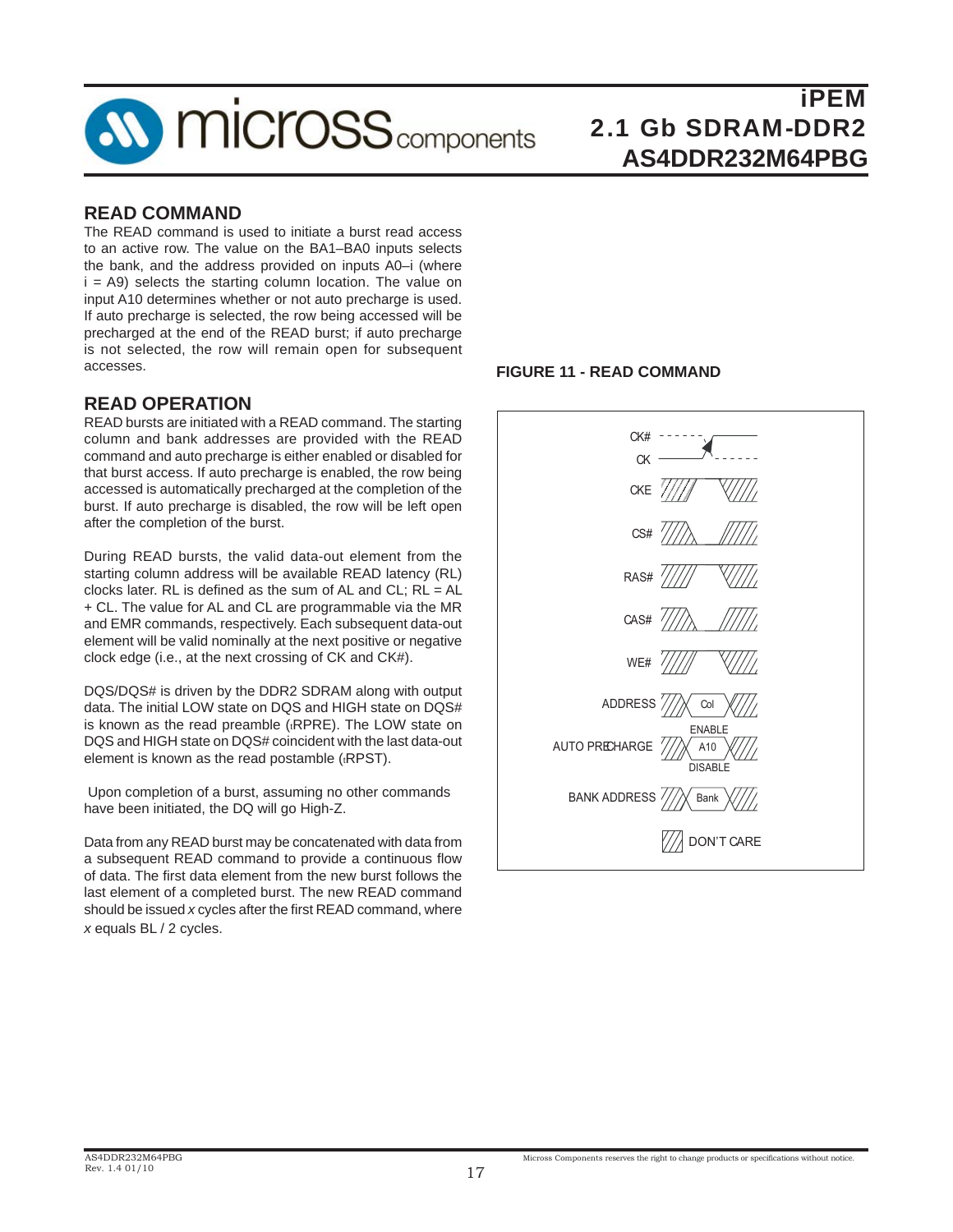

## **WRITE COMMAND**

The WRITE command is used to initiate a burst write access to an active row. The value on the BA1–BA0 inputs selects the bank, and the address provided on inputs A0–9 selects the starting column location. The value on input A10 determines whether or not auto precharge is used. If auto precharge is selected, the row being accessed will be precharged at the end of the WRITE burst; if auto precharge is not selected, the row will remain open for subsequent accesses.

Input data appearing on the DQ is written to the memory array subject to the DM input logic level appearing coincident with the data. If a given DM signal is registered LOW, the corresponding data will be written to memory; if the DM signal is registered HIGH, the corresponding data inputs will be ignored, and a WRITE will not be executed to that byte/column location.

### **WRITE OPERATION**

WRITE bursts are initiated with a WRITE command, as shown in Figure 12. DDR2 SDRAM uses WL equal to RL minus one clock cycle  $[WL = RL - 1CK = AL + (CL - 1CK)]$ . The starting column and bank addresses are provided with the WRITE command, and auto precharge is either enabled or disabled for that access. If auto precharge is enabled, the row being accessed is precharged at the completion of the burst. For the generic WRITE commands used in the following illustrations, auto precharge is disabled.

During WRITE bursts, the first valid data-in element will be registered on the first rising edge of DQS following the WRITE command, and subsequent data elements will be registered on successive edges of DQS. The LOW state on DQS between the WRITE command and the first rising edge is known as the write preamble; the LOW state on DQS following the last data-in element is known as the write postamble.

The time between the WRITE command and the fi rst rising DQS edge is  $WL \pm tDQSS$ . Subsequent DQS positive rising edges are timed, relative to the associated clock edge, as  $\pm$ tDQSS. tDQSS is specified with a relatively wide range (25 percent of one clock cycle). All of the WRITE diagrams show the nominal case, and where the two extreme cases (tDQSS [MIN] and tDQSS [MAX]) might not be intuitive, they have also been included. Upon completion of a burst, assuming no other commands have been initiated, the DQ will remain High-Z and any additional input data will be ignored.

Data for any WRITE burst may be concatenated with a subsequent WRITE command to provide continuous flow of input data. The fi rst data element from the new burst is applied after the last element of a completed burst. The new WRITE command should be issued x cycles after the first WRITE command, where *x* equals BL/2.

DDR2 SDRAM supports concurrent auto precharge options, as shown in Table 4.

DDR2 SDRAM does not allow interrupting or truncating any WRITE burst using  $BL = 4$  operation. Once the  $BL = 4$  WRITE command is registered, it must be allowed to complete the entire WRITE burst cycle. However, a WRITE (with auto precharge disabled) using BL = 8 operation might be interrupted and truncated ONLY by another WRITE burst as long as the interruption occurs on a 4-bit boundary, due to the 4*n* prefetch architecture of DDR2 SDRAM. WRITE burst BL = 8 operations may not to be interrupted or truncated with any command except another WRITE command.

Data for any WRITE burst may be followed by a subsequent READ command. The number of clock cycles required to meet tWTR is either 2 or tWTR/tCK, whichever is greater. Data for any WRITE burst may be followed by a subsequent PRECHARGE command. tWT starts at the end of the data burst, regardless of the data mask condition.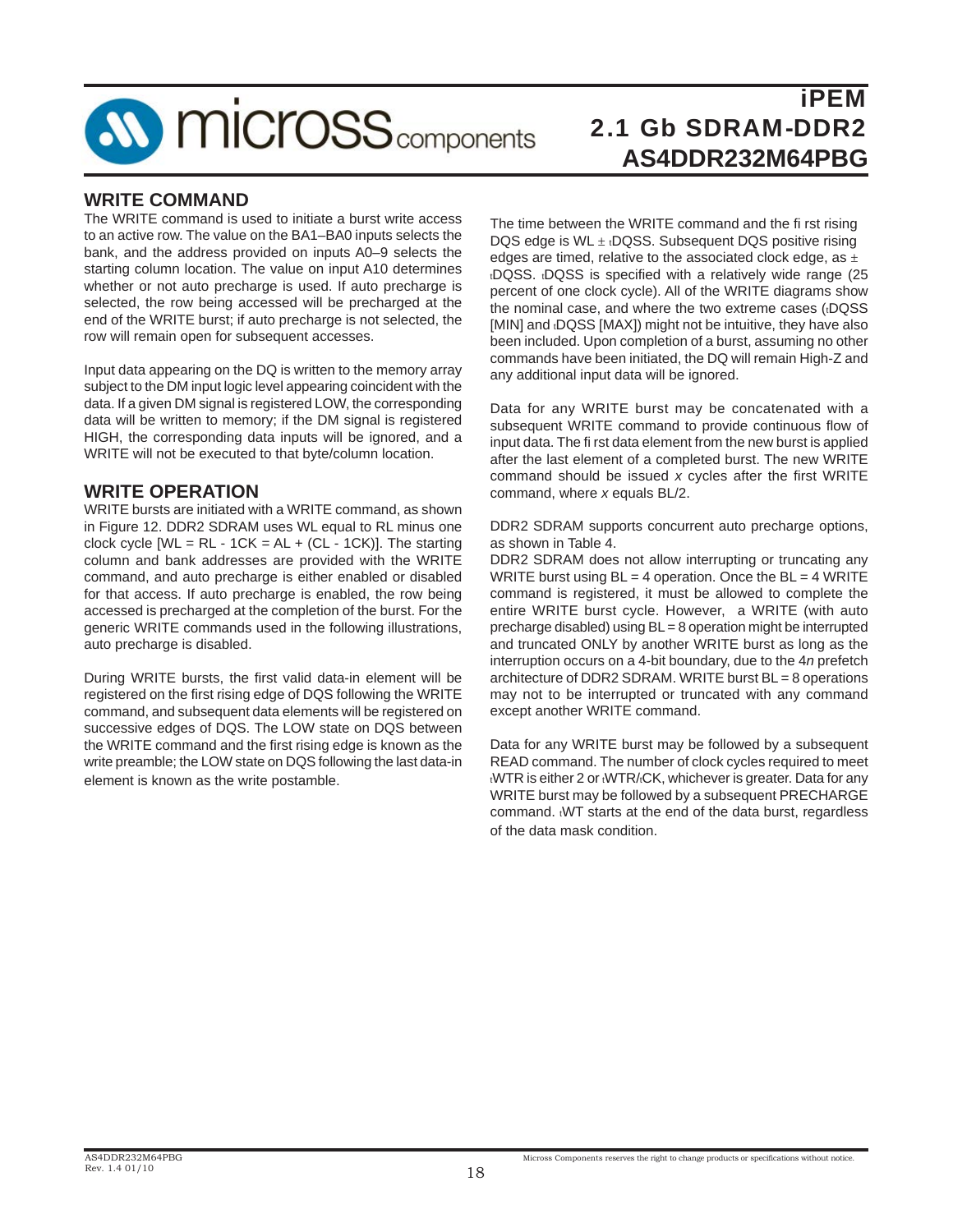

#### **FIGURE 12 - WRITE COMMAND**



#### **TABLE 4 - WRITE USING CONCURRENT AUTO PRECHARGE**

| From Command (Bank n)            | To Command (Bank m)        | <b>Minimum Delay (With Concurrent)</b><br><b>Auto Precharge)</b> | <b>Units</b>         |
|----------------------------------|----------------------------|------------------------------------------------------------------|----------------------|
|                                  | READ OR READ w/ AP         | $(CL-1) + (BL/2) +$ <sup>t</sup> WTR                             | ${}^{\mathrm{t}}$ CK |
| <b>WRITE with Auto Precharge</b> | WRITE OR WRITE w/ AP       | (BL/2)                                                           | $^{\text{t}}$ CK     |
|                                  | <b>PRECHARGE or ACTIVE</b> |                                                                  | <sup>τ</sup> CΚ      |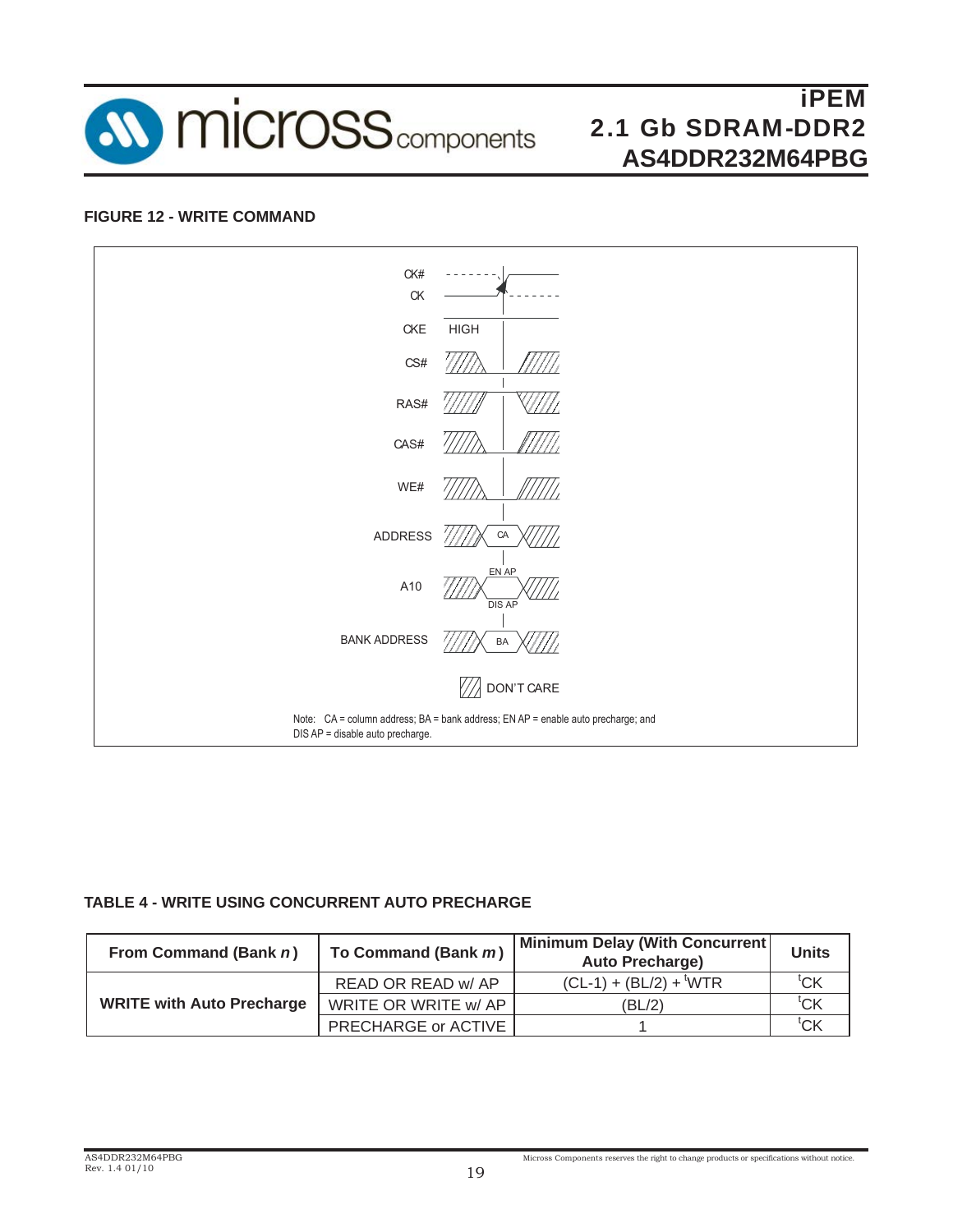

#### **PRECHARGE COMMAND**

The PRECHARGE command, illustrated in Figure 13, is used to deactivate the open row in a particular bank or the open row in all banks. The bank(s) will be available for a subsequent row activation a specified time (tRP) after the PRECHARGE command is issued, except in the case of concurrent auto precharge, where a READ or WRITE command to a different bank is allowed as long as it does not interrupt the data transfer in the current bank and does not violate any other timing parameters. Once a bank has been precharged, it is in the idle state and must be activated prior to any READ or WRITE commands being issued to that bank. A PRECHARGE command is allowed if there is no open row in that bank (idle state) or if the previously open row is already in the process of precharging. However, the precharge period will be determined by the last PRECHARGE command issued to the bank.

#### **PRECHARGE OPERATION**

Input A10 determines whether one or all banks are to be precharged, and in the case where only one bank is to be precharged, inputs BA1–BA0 select the bank. Otherwise BA1–BA0 are treated as "Don't Care." When all banks are to be precharged, inputs BA1–BA0 are treated as "Don't Care."

Once a bank has been precharged, it is in the idle state and must be activated prior to any READ or WRITE commands being issued to that bank. <sub>t</sub>RPA timing applies when the PRECHARGE (ALL) command is issued, regardless of the number of banks already open or closed. If a single-bank PRECHARGE command is issued, tRP timing applies.

### **SELF REFRESH COMMAND**

The SELF REFRESH command can be used to retain data in the DDR2 SDRAM, even if the rest of the system is powered down. When in the self refresh mode, the DDR2 SDRAM retains data without external clocking. All power supply inputs (including VREF) must be maintained at valid levels upon entry/ exit and during SELF REFRESH operation.

The SELF REFRESH command is initiated like a REFRESH command except CKE is LOW. The DLL is automatically disabled upon entering self refresh and is automatically enabled upon exiting self refresh (200 clock

#### **FIGURE 13 – PRECHARGE COMMAND**



issued). The differential clock should remain stable and meet tCKE specifications at least 1 x tCK after entering self refresh mode. All command and address input signals except CKE are "Don't Care" during self refresh.

cycles must then occur before a READ command can be or DESELECT commands for 200 clock cycles before applying The procedure for exiting self refresh requires a sequence of commands. First, the differential clock must be stable and meet tCK specifications at least 1 x tCK prior to CKE going back HIGH. Once CKE is HIGH ((CLE(MIN) has been satisfied with four clock registrations), the DDR2 SDRAM must have NOP or DESELECT commands issued for tXSNR because time is required for the completion of any internal refresh in progress. A simple algorithm for meeting both refresh and DLL requirements is to apply NOP any other command.

Note: Self refresh not available at military temperature.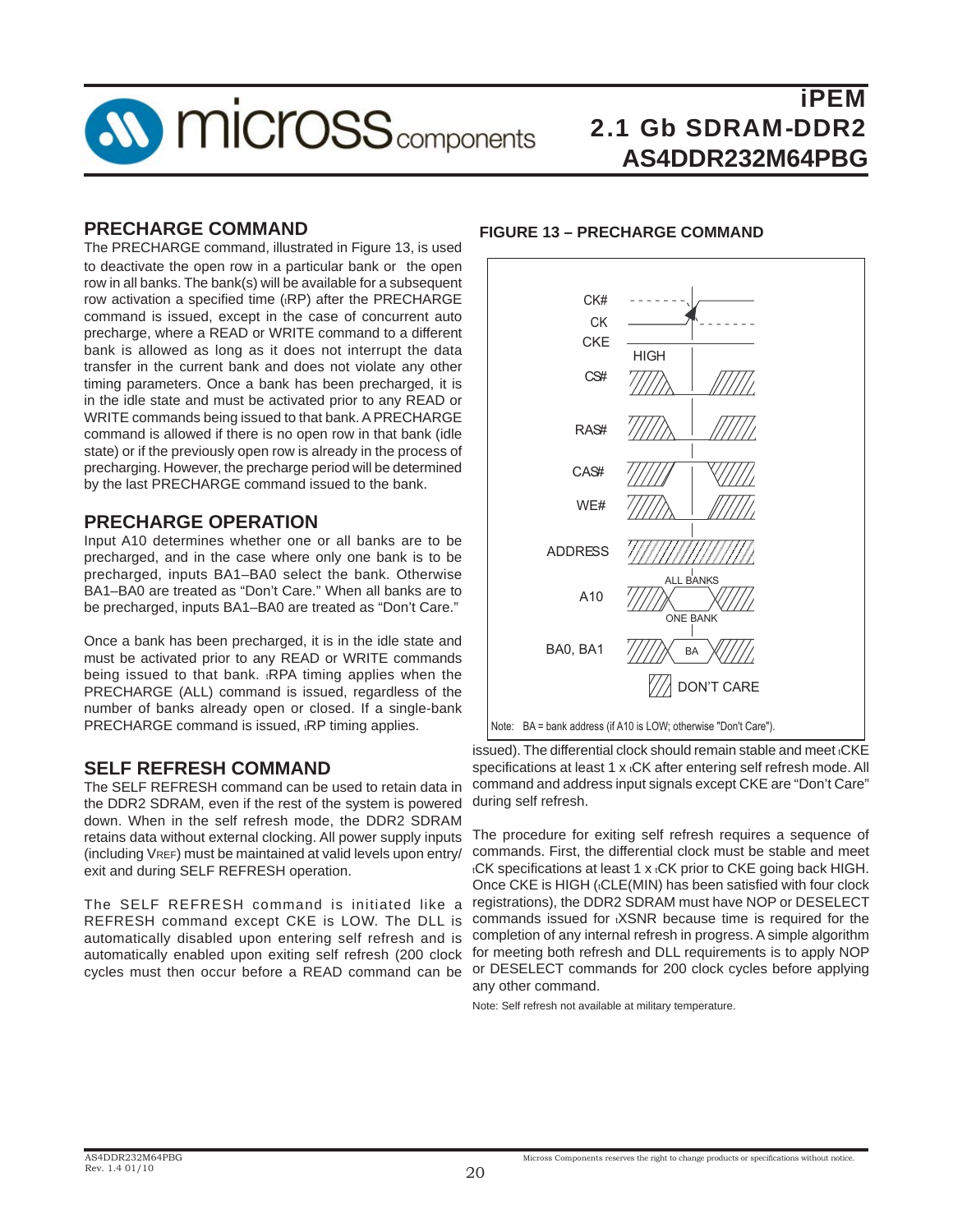

# **DC OPERATING CONDITIONS**

| <b>Parameter</b>        | Svmbol                     | <b>MIN</b>            | TYP                         | <b>MAX</b>            | <b>Units</b> | <b>Notes</b> |
|-------------------------|----------------------------|-----------------------|-----------------------------|-----------------------|--------------|--------------|
| Supply Voltage          | $V_{\rm CC}$               |                       | 1.8                         | 1.9                   |              |              |
| I/O Supply Voltage      | $V_{\rm CCQ}$              |                       | 1.8                         | 1.9                   |              |              |
| I/O Reference Voltage   | $V_{REF}$                  | $0.49 \times V_{CCO}$ | $0.50 \times V_{CCO}$       | $0.51 \times V_{CCO}$ |              |              |
| I/O Termination Voltage | $\mathsf{V}_{\mathsf{TT}}$ | $V_{REF}$ - 0.04      | $\mathsf{V}_{\mathsf{REF}}$ | $V_{RFF}$ + 0.04      |              |              |

Notes:

1. Vcc Vcco must track each other. Vcco must be less than or equal to Vcc.

2. VREF is expected to equal Vcco/2 of the transmitting device and to track variations in the DC level of the same. Peak-to-peak noise on VREF may not exceed ± 1 percent of the DC value. Peak-topeak AC noise on VREF may not exceed ±2 percent of VREF. This measurement is to be taken at the nearest VREF bypass capacitor.

3. VTT is not applied directly to the device. VTT is a system supply for signal termination resistors, is expected to be set equal to VREF and must track variations in the DC level of VREF.

4. Vcco tracks with Vcc track with Vcc.

# **ABSOLUTE MAXIMUM RATINGS**

| Symbol                       | <b>Parameter</b>                                                                                                                                                        |                                     | Min     | Max  | Unit |
|------------------------------|-------------------------------------------------------------------------------------------------------------------------------------------------------------------------|-------------------------------------|---------|------|------|
| $V_{\rm CC}$                 | Voltage on $V_{\rm cc}$ pin relative to $V_{\rm ss}$                                                                                                                    |                                     | $-1.0$  | 2.3  | V    |
| V <sub>CCQ</sub>             | Voltage on VCCQ pin relative to Vss                                                                                                                                     | $-0.5$                              | 2.3     | V    |      |
| $V_{IN}$ , $V_{OUT}$         | Voltage on any pin relative to $V_{SS}$                                                                                                                                 | $-0.5$                              | 2.3     | V    |      |
| $\mathsf{T}_{\texttt{STG}}$  | Storage Temperature                                                                                                                                                     | $-55.0$                             | 125.0   | C    |      |
| $\mathsf{T}_{\mathsf{CASE}}$ | <b>Device Operating Temperature</b>                                                                                                                                     | $-55.0$                             | 125.0   | C    |      |
|                              |                                                                                                                                                                         | CMD/ADR, RAS\, CAS\<br>WEY CSY, CKE | $-10.0$ | 10.0 | uA   |
| 4                            | Input Leakage current; Any input 0V <v<sub>N<v<sub>CC; V<sub>RFF</sub><br/>input <math>0V &lt; V_{IN} &lt; 0.95V</math>; Other pins not under test = 0V</v<sub></v<sub> | CK, CK\                             | $-10.0$ | 10.0 | uA   |
|                              |                                                                                                                                                                         | <b>DM</b>                           | $-5$    | 5    | uA   |
| $I_{OZ}$                     |                                                                                                                                                                         | $-10$                               | 10      | uA   |      |
| $I_{VREF}$                   |                                                                                                                                                                         |                                     | $-10$   | 10   | uA   |

#### **INPUT / OUTPUT CAPACITANCE**

 $T_{\text{\tiny A}}$  = 25°C, f = 1 MHz,  $\text{V}_{\text{cc}}$  =  $\text{V}_{\text{ccQ}}$  = 1.8V

| <b>Parameter</b>                                   | <b>Symbol</b>      | Max | Unit |
|----------------------------------------------------|--------------------|-----|------|
| Input capacitance (A0-A12, BA0-BA1)                | $C_{ADDR}$         | 28  | рF   |
| Input capacitance (CS#, RAS#, CAS#, WE#, CKE, ODT) | C <sub>IN1</sub>   | 10  | рF   |
| Input capacitance CK, CK#                          | C <sub>IN2</sub>   |     | рF   |
| Input capacitance DM, DQS, DQS#                    | C <sub>IN3</sub>   | 10  | рF   |
| Input capacitance DQ0-63                           | $\mathtt{C_{OUT}}$ | 12  | рF   |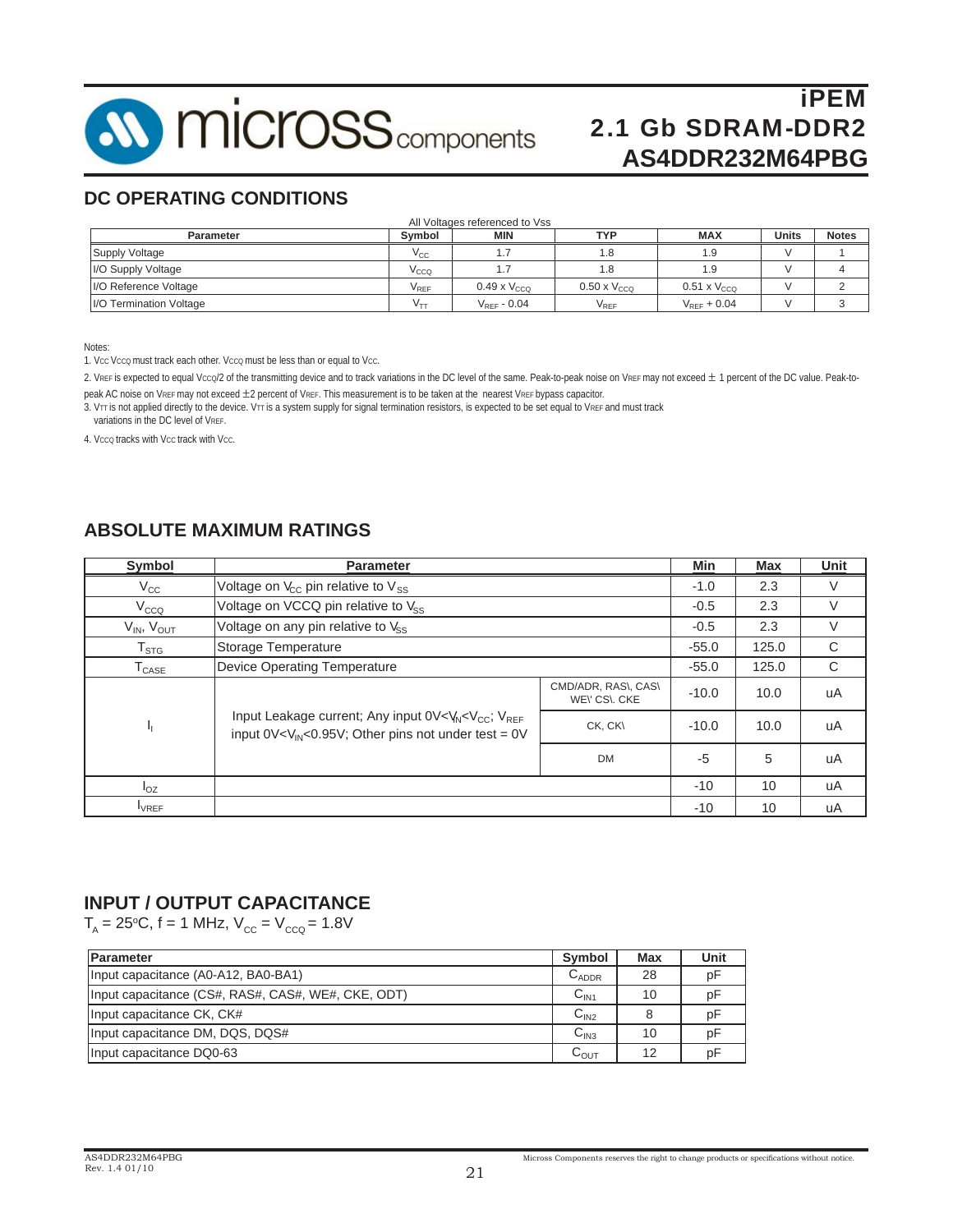

# **INPUT DC LOGIC LEVEL**

All voltages referenced to Vss

| <b>IParameter</b>            | <b>Symbol</b> | <b>Min</b>                          | <b>Max</b>                 | Unit |
|------------------------------|---------------|-------------------------------------|----------------------------|------|
| Input High (Logic 1) Voltage | $V_{IH}$ (DC) | $V_{REF}$ + 0.125 $V_{CCQ}$ + 0.300 |                            |      |
| Input Low (Logic 0) Voltage  | $V_{IL}$ (DC) | $-0.300$                            | $\rm V_{\rm{REF}}$ - 0.125 |      |

# **INPUT AC LOGIC LEVEL**

All voltages referenced to Vss

| <b>Parameter</b>                                    | <b>Symbol</b>        | Min               | Max                      | Unit |
|-----------------------------------------------------|----------------------|-------------------|--------------------------|------|
| AC Input High (Logic 1) Voltage DDR2-400 & DDR2-533 | $V_{IH}$ (AC)        | $V_{REF}$ + 0.250 | $---$                    |      |
| AC Input High (Logic 1) Voltage DDR2-667            | $V_{\text{III}}(AC)$ | $V_{RFF}$ + 0.200 | $- - -$                  |      |
| ACInput Low (Logic 0) Voltage DDR2-400 & DDR2-533   | $V_{II}$ (AC)        | $- - -$           | $V_{\text{REF}}$ - 0.250 |      |
| AC Input Low (Logic 1) Voltage DDR2-667             | $V_{II}$ (AC)        | $---$             | $V_{\text{REF}}$ - 0.200 |      |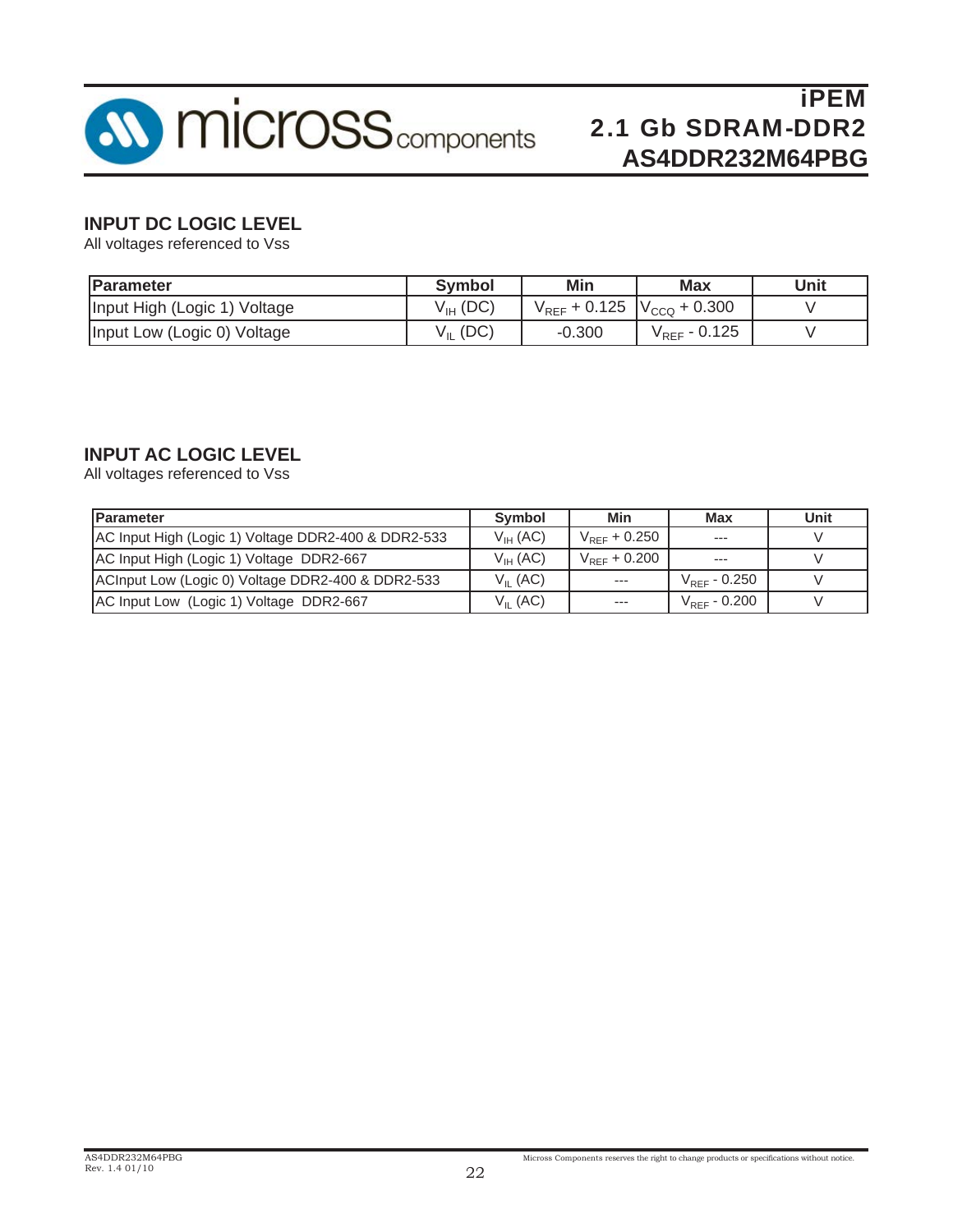

**SV MICroSS** components

# iPEM 2.1 Gb SDRAM-DDR2 **AS4DDR232M64PBG**

# **DDRII ICC SPECIFICATIONS AND CONDITIONS**

| Parameter                                                                                                                                                                                                                                                                                    | Symbol            | -3                 | -38  | -5   | Units |    |
|----------------------------------------------------------------------------------------------------------------------------------------------------------------------------------------------------------------------------------------------------------------------------------------------|-------------------|--------------------|------|------|-------|----|
| Operating Current: One bank active-precharge                                                                                                                                                                                                                                                 |                   |                    |      |      |       |    |
| tCL=tCK(ICC), tRC=tRC(ICC), tRAS=tRAS MIN(ICC);<br>CKE is HIGH, CS\ is HIGH between valid commands;<br>Address bus switching, Data bus switching                                                                                                                                             |                   | ICC <sub>0</sub>   | 480  | 440  | 400   | mA |
| <b>Operating Current: One bank active-READ-</b><br>precharge current<br>IOUT=0ma; BL=4, CL=CL(ICC), AL=0; tCK =<br>tCK(ICC), tRC-tRC(ICC), tRAS=tRAS MIN(ICC),<br>tRCD=tRCD(ICC); CKE is HIGH, CS\ is HIGH<br>between valid commands; Address bus is switching;                              |                   | ICC <sub>1</sub>   | 650  | 520  | 480   | mA |
| Precharge POWER-DOWN current<br>All banks idle; tCK-tCK(ICC); CKE is LOW; Other<br>control and address bus inputs are stable; Data bus<br>inputs are floating                                                                                                                                |                   | ICC <sub>2</sub> P | 25   | 25   | 25    | mA |
| Precharge quiet STANDBY current                                                                                                                                                                                                                                                              |                   |                    |      |      |       |    |
| All banks idle; tCK=tCK(ICC); CKE is HIGH, CS\ is<br>HIGH; Other control and address bus inputs are<br>stable; Data bus inputs are floating                                                                                                                                                  |                   | ICC <sub>2Q</sub>  | 225  | 180  | 145   | mA |
| <b>Precharge STANDBY current</b>                                                                                                                                                                                                                                                             |                   |                    |      |      |       |    |
| All banks idle; tCK-=tCK(ICC); CKE is HIGH, CS\ is<br>HIGH; Other control and address bus inputs are<br>switching; Data bus inputs are switching                                                                                                                                             | ICC <sub>2N</sub> | 250                | 200  | 170  | mA    |    |
| <b>Active POWER-DOWN current</b>                                                                                                                                                                                                                                                             | MRS[12]=0         |                    | 145  | 125  | 105   |    |
| All banks open; tCK=tCK(ICC); CKE is<br>LOW; Other control and address inputs<br>are stable; Data bus inputs are floating                                                                                                                                                                    | MRS[12]=1         | ICC3P              | 32   | 32   | 32    | mA |
| <b>Active STANDBY current</b>                                                                                                                                                                                                                                                                |                   |                    |      |      |       |    |
| All banks open; tCK=tCK(ICC), tRAS MAX(ICC),<br>tRP=tRP(ICC); CKE is HIGH, CS\ is HIGH between<br>valid commands; Other control and address bus<br>inputs are switching; Data bus inputs are switching                                                                                       |                   | ICC <sub>3N</sub>  | 275  | 225  | 200   | mA |
| <b>Operating Burst WRITE current</b><br>All banks open, continuous burst writes; BL=4,<br>CL=CL(ICC), tRP=tRP(ICC); CKE is HIGH, CS\ is<br>HIGH between valid commands; Address bus inputs                                                                                                   |                   | ICC4W              | 700  | 575  | 500   | mA |
| <b>Operating Burst READ current</b><br>All banks open, continuous burst READS, lout=0mA;<br>BL=4, CL=CL(ICC), AL=0; tCL=tCK(ICC), tRAS=tRAS<br>MAX(ICC), tRP=tRP(ICC); CKE is HIGH, CS\ is HIGH<br>between valid commands; Address and Data bus<br>inputs switching                          |                   | ICC4R              | 750  | 625  | 550   | mA |
| <b>Burst REFRESH current</b>                                                                                                                                                                                                                                                                 |                   |                    |      |      |       |    |
| tCK=tCK(ICC); refresh command at every tRFC9ICC)<br>interval; CKE is HIGH, CS\ is HIGH between valid<br>commands: Other control. Address and Data bus<br>inputs are switching                                                                                                                | ICC <sub>5</sub>  | 600                | 550  | 500  | mA    |    |
| Self REFRESH current<br>CK and CK\ at 0V; CKE = 0.2V; Other Control,<br address and data inputs are floating.                                                                                                                                                                                | ICC6              | 25                 | 25   | 25   | mA    |    |
| Operating bank Interleave READ current:<br>All bank interleaving READS, IOUT = 0mA; BL=4,<br>CL=CL(ICC), AL=tRCD(ICC)-1xtCK(ICC);<br>tCK=tCK(ICC), tRC=tRC(ICC), tRRD=tRRD(ICC);<br>CKE is HIGH, CS\ is HIGH between valid commands;<br>Address bus inputs are stable during deselects; Data |                   | ICC7               | 1025 | 1025 | 1025  | mA |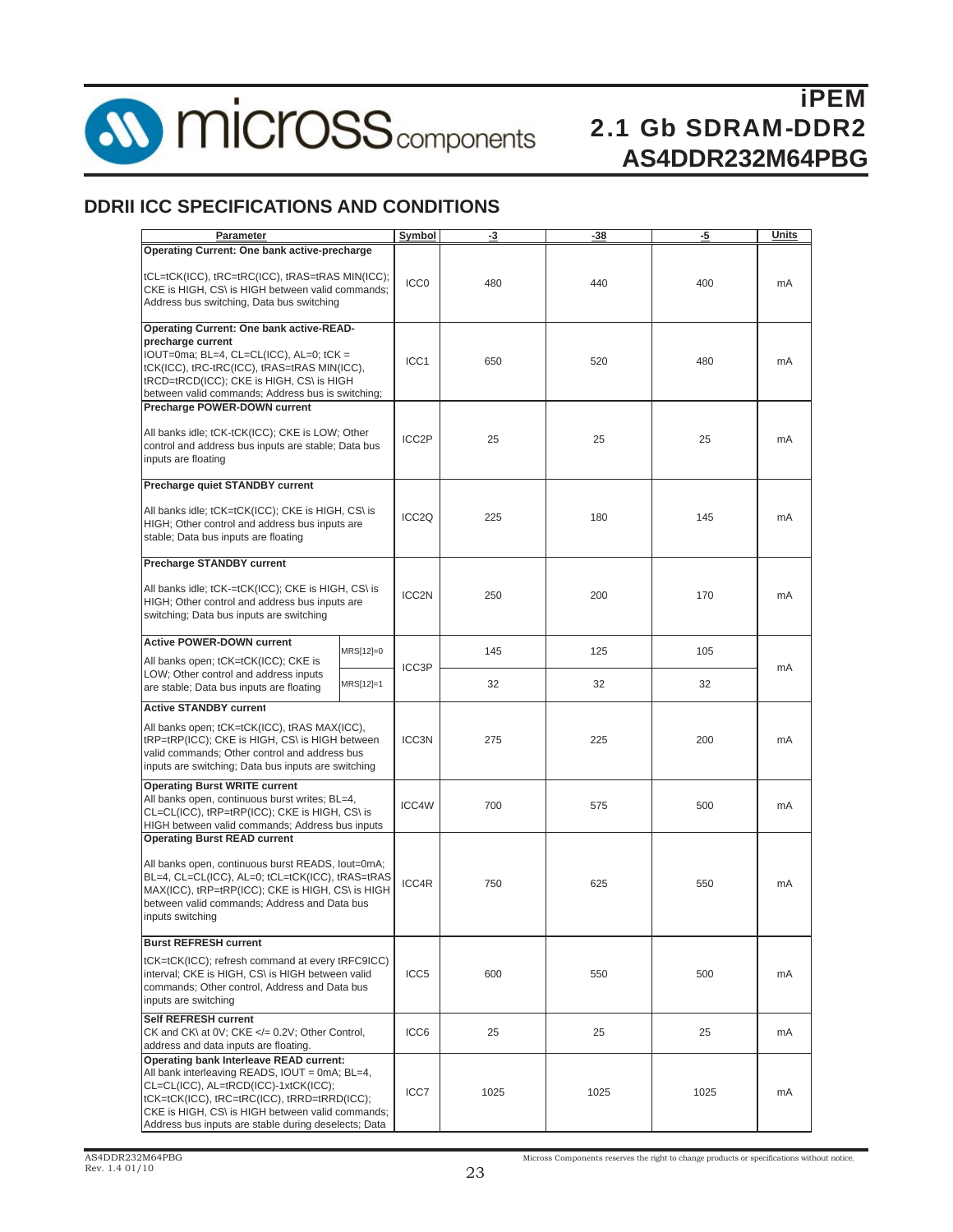**SV MICroSS** components

iPEM 2.1 Gb SDRAM-DDR2 **AS4DDR232M64PBG**

# **AC OPERATING SPECIFICATIONS**

|                |                                                          |          |                               | $-3$           |            | $-38$                                                 |          | $-5$                     |            |              |
|----------------|----------------------------------------------------------|----------|-------------------------------|----------------|------------|-------------------------------------------------------|----------|--------------------------|------------|--------------|
|                |                                                          |          |                               | 333MHz/667Mbps |            | 266MHz/567Mbps                                        |          | 200MHz/400Mbps           |            |              |
|                | Parameter                                                |          | Symbol                        | <b>MIN</b>     | <b>MAX</b> | <b>MIN</b>                                            | MAX      | <b>MIN</b>               | <b>MAX</b> | <b>Units</b> |
| Clock          | Clock Cycle Time                                         | $CL = 5$ | tCK <sub>AVG</sub>            | 3              | 8          |                                                       |          |                          |            | ns           |
|                |                                                          | $CL=4$   | tCKAVG                        | 3.75           | 8          | 3.75                                                  | 8        | 5                        | 8          | ns           |
|                |                                                          | $CL = 3$ | tCK <sub>AVG</sub>            | 5              | 8          | 5                                                     | 8        | 5                        | 8          | ns           |
|                | <b>Clock High Time</b>                                   |          | $tCH_{AVG}$                   | 0.48           | 0.52       | 0.48                                                  | 0.52     | 0.48                     | 0.52       | tCK          |
|                | <b>Clock Low Time</b>                                    |          | tCL <sub>AVG</sub>            | 0.48           | 0.52       | 0.48                                                  | 0.52     | 0.48                     | 0.52       | tCK          |
|                | <b>Half Clock Period</b>                                 | Min of   | tHP                           | tCH,tCL        |            | tCH,tCL                                               |          | tCH,tCL                  |            | ps           |
| Clock Jitter   | Clock Jitter - Period                                    |          | $t$ JI $T_{PER}$              | $-125$         | 125        | $-125$                                                | 125      | $-125$                   | 125        | ps           |
|                | Clock Jitter - Half Period                               |          | tJIT <sub>DUTY</sub>          | $-125$         | 125        | $-125$                                                | 125      | $-150$                   | 150        | ps           |
|                | Clock Jitter - Cycle to Cycle                            |          | $t$ JI $T_{CC}$               | 250            |            | 250                                                   |          |                          | 250        | ps           |
|                | Cumulative Jitter error, 2 Cycles                        |          | tERR <sub>2PER</sub>          | $-175$         | 175        | $-175$                                                | 175      | $-175$                   | 175        | ps           |
|                | Cumulative Jitter error, 4 Cycles                        |          | $tERR_{4PER}$                 | $-250$         | 250        | $-250$                                                | 250      | $-250$                   | 250        | ps           |
|                | Cumulative Jitter error, 6-10 Cycles                     |          | tERR <sub>10PER</sub>         | $-350$         | 350        | $-350$                                                | 350      | $-350$                   | 350        | ps           |
|                | Cumulative Jitter error, 11-50 Cycles                    |          | $tERR_{50PER}$                | $-450$         | 450        | $-450$                                                | 450      | $-450$                   | 450        | ps           |
|                | DQ hold skew factor                                      |          | tQHS                          | ÷.             | 340        | $\mathcal{L}_{\mathcal{A}}$                           | 400      | $\overline{\phantom{a}}$ | 450        | ps           |
|                | DQ output access time from CK/CK\                        |          | tAC                           | $-450$         | 450        | $-500$                                                | 500      | $-600$                   | 600        | ps           |
|                | Data-out High-Z window from CK/CK\                       |          | tHZ                           |                | tAC(MAX)   |                                                       | tAC(MAX) |                          | tAC(MAX)   | ps           |
|                | DQS Low-Z window from CL/CK\                             |          | $tLZ_1$                       | tAC(MIN)       | tAC(MAX)   | tAC(MIN)                                              | tAC(MAX) | tAC(MIN)                 | tAC(MAX)   | ps           |
|                | DQ Low-Z window from CK/CK\                              |          | tLZ <sub>2</sub>              | 2*tAC(MIN)     | tAC(MAX)   | 2*tAC(MIN)                                            | tAC(MAX) | 2*tAC(MIN)               | tAC(MAX)   | ps           |
| DATA           | DQ and DM input setup time relative to DQS               |          | $\mathsf{tDS}_\mathsf{JEDEC}$ | 100            |            | 100                                                   |          | 150                      |            | ps           |
|                | DQ and DM input hold time relative to DQS                |          | $tDS$ J $E$ DEC               | 175            |            | 225                                                   |          | 275                      |            | ps           |
|                | DQ and DM input pulse width (for each input)             |          | tDIPW                         | 0.35           |            | 0.35                                                  |          | 0.35                     |            | tCK          |
|                | Data Hold skew factor                                    |          | tQHS                          |                | 340        |                                                       | 400      |                          | 450        | ps           |
|                | DQ-DQS Hold, DQS to first DQ to go non valid, per access |          | tQH                           | tHP-tQHS       |            | tHP-tQHS                                              |          | tHP-tQHS                 |            | ps           |
|                | Data valid output window (DVW)                           |          | tDVW                          | tQH-tDQSQ      |            | tQH-tDQSQ                                             |          | tQH-tDQSQ                |            | ps           |
|                | DQS input-high pulse width                               |          | tDQSH                         | 0.35           |            | 0.35                                                  |          | 0.35                     |            | tCK          |
|                | DQS input-low pulse width                                |          | tDQSL                         | 0.35           |            | 0.35                                                  |          | 0.35                     |            | tCK          |
|                | DQS output access time from CK/CK\                       |          | tDQSCK                        | $-400$         | 400        | $-400$                                                | 400      | $-450$                   | 450        | ps           |
| Strobe<br>DATA | DQS falling edge to CK rising - setup time               |          | tDSS                          | 0.2            |            | 0.2                                                   |          | 0.2                      |            | tCK          |
|                | DQS falling edge from CK rising-hold time                |          | tDSH                          | 0.2            |            | 0.2                                                   |          | 0.2                      |            | tCK          |
|                | DQS-DQ skew, DQS to last DQ valid, per group, per access |          | tDQSQ                         |                | 240        |                                                       | 300      |                          | 350        | ps           |
|                | DQS READ preamble                                        |          | tRPRE                         | 0.9            | 1.1        | 0.9                                                   | 1.1      | 0.9                      | 1.1        | tCK          |
|                | DQS READ postamble                                       |          | tRPST                         | 0.4            | 0.6        | 0.4                                                   | 0.6      | 0.4                      | 0.6        | tCK          |
|                | WRITE preamble setup time                                |          | tWPRES                        | $\Omega$       |            | $\Omega$                                              |          | $\Omega$                 |            | ps           |
|                | DQS WRITE preamble                                       |          | tWPRE                         | 0.35           |            | 0.25                                                  |          | 0.25                     |            | tCK          |
|                | DQS WRITE postamble                                      |          | tWPST                         | 0.4            | 0.6        | 0.4                                                   | 0.6      | 0.4                      | 0.6        | tCK          |
|                | Positive DQS latching edge to associated Clock edge      |          | tDQSS                         | $-0.25$        | 0.25       | $-0.25$                                               | 0.25     | $-0.25$                  | 0.25       | tCK          |
|                | WRITE command to first DQS latching transition           |          |                               |                |            | WL-tDQSS WL+tDQSS WL-tDQSS WL+tDQSS WL-tDQSS WL+tDQSS |          |                          |            | tCK          |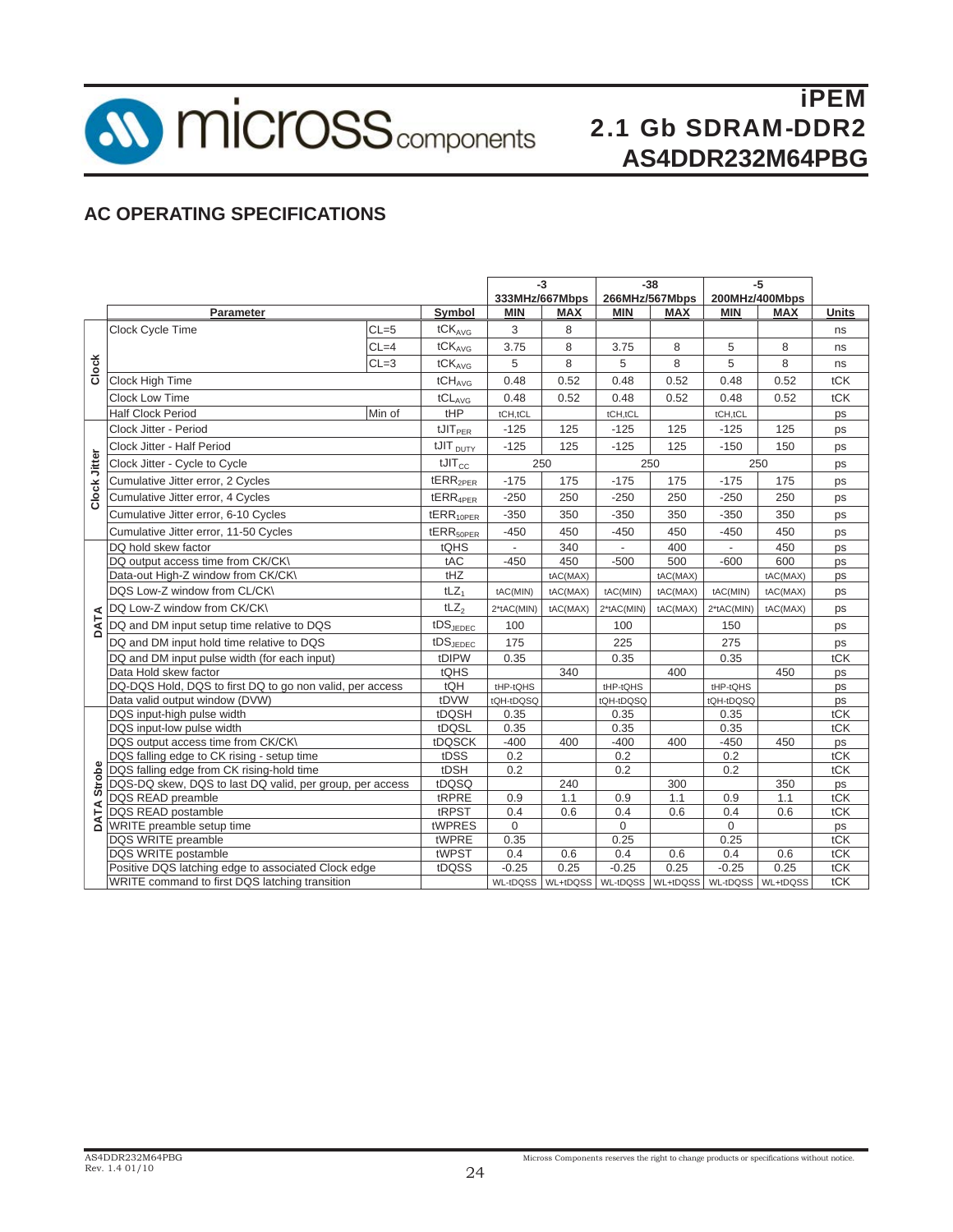**SV MICroSS** components

# iPEM 2.1 Gb SDRAM-DDR2 **AS4DDR232M64PBG**

# **AC OPERATING SPECIFICATIONS (CONTINUED)**

|                |                                                                    |                     | -3<br>333MHz/667Mbps |                                    | $-38$<br>266MHz/567Mbps |                                    | -5<br>200MHz/400Mbps |                                    |              |
|----------------|--------------------------------------------------------------------|---------------------|----------------------|------------------------------------|-------------------------|------------------------------------|----------------------|------------------------------------|--------------|
|                |                                                                    |                     | <b>MIN</b>           |                                    | <b>MIN</b>              |                                    | <b>MIN</b>           | <b>MAX</b>                         | <b>Units</b> |
|                | Parameter<br>Address and Control input pusise width for each input | Symbol<br>tIPW      | 0.6                  | <b>MAX</b>                         | 0.6                     | <b>MAX</b>                         | 0.6                  |                                    | tCK          |
|                |                                                                    | $tIS_{JEDEC}$       |                      |                                    |                         |                                    |                      |                                    |              |
|                | Address and Control input setup time                               |                     | 200                  |                                    | 250                     |                                    | 350                  |                                    | ps           |
|                | Address and Control input hold time                                | $tH_{\text{JEDEC}}$ | 275                  |                                    | 375                     |                                    | 475                  |                                    | ps           |
|                | CAS\ to CAS\ command delay                                         | tCCD                | $\overline{2}$       |                                    | $\overline{2}$          |                                    | $\overline{2}$       |                                    | ps           |
| <b>ADDRESS</b> | ACTIVE to ACTIVE command (same bank)                               | tRC                 | 55                   |                                    | 55                      |                                    | 55                   |                                    | ps           |
|                | ACTIVE bank a to ACTIVE bank b Command                             | tRRD                | 10                   |                                    | 10                      |                                    | 10                   |                                    | ns           |
|                | ACTIVE to READ or WRITE delay                                      | tRCD                | 15                   |                                    | 15                      |                                    | 15                   |                                    | ns           |
| and            | 4-Bank activate period                                             | tFAW                | 50                   |                                    | 50                      |                                    | 50                   |                                    | ns           |
|                | <b>ACTIVE to PRECHARGE</b>                                         | tRAS                | 40                   | 70000                              | 10                      | 70000                              | 40                   | 70000                              | ns           |
| COMMAND        | Internal READ to PRECHARGE command delay                           | tRTP                | 7.5                  |                                    | 7.5                     |                                    | 7.5                  |                                    | ns           |
|                | WRITE recovery time                                                | tWR                 | 15                   |                                    | 15                      |                                    | 15                   |                                    | ns           |
|                | Auto PRECHARGE WRITE recovery+PRECHARGE time                       | tDAL                | $tWR + tRP$          |                                    | $tWR + tRP$             |                                    | $tWR + tRP$          |                                    | ns           |
|                | Internal WRITE to READ command delay                               | tWTR                | 7.5                  |                                    | 7.5                     |                                    | 10                   |                                    | ns           |
|                | PRECHARGE command period                                           | tRP                 | 15                   |                                    | 15                      |                                    | 15                   |                                    | ns           |
|                | PRECHARGE ALL command period                                       | tRPA                | $tRP+tCL$            |                                    | $tRP+tCL$               |                                    | $tRP+tCL$            |                                    | ns           |
|                | LOAD MODE, command Cycle time                                      | tMRD                | $\overline{2}$       |                                    | $\overline{2}$          |                                    | $\overline{2}$       |                                    | tCK          |
|                | CKE LOW to CK, CK\ uncertainty                                     | tDELAY              |                      | $tIS + tCL + tIH$                  |                         | $tIS + tCL + tIH$                  |                      | $tIS + tCL + tIH$                  | ns           |
|                | REFRESH to ACTIVE or REFRESH to REFRESH                            | tRFC                | 105                  | 70000                              | 105                     | 70000                              | 105                  | 70000                              | ns           |
| <b>REFRESH</b> | command Interval                                                   |                     |                      |                                    |                         |                                    |                      |                                    |              |
|                | Average periodic REFRESH interval [Industrial temp]                | tREFI <sub>IT</sub> |                      | 7.8                                |                         | 7.8                                |                      | 7.8                                | us           |
|                | Average periodic REFRESH interval [Enhanced temp]                  | $tREFI_{FT}$        |                      | <b>TBD</b>                         |                         | 3.9                                |                      | 3.9                                | us           |
|                | Average periodic REFRESH interval [Military temp]                  | tREFI <sub>XT</sub> |                      | <b>TBD</b>                         |                         | <b>TBD</b>                         |                      | 3.9                                | <b>us</b>    |
| <b>REFRESH</b> | Exit SELF REFRESH to non READ command                              | tXSNR               | tRFC(min)+           |                                    | $tRFC(min)+$            |                                    | tRFC(min)+           |                                    | ns           |
|                |                                                                    |                     | 10                   |                                    | 10                      |                                    | 10                   |                                    |              |
|                | Exit SELF REFRESH to READ command                                  | tXSRD               | 200                  |                                    | 200                     |                                    | 200                  |                                    | tCK          |
|                |                                                                    |                     |                      |                                    |                         |                                    |                      |                                    |              |
| <b>vi</b>      | Exit SELF REFRESH timing reference                                 | tISXR               | tIS                  |                                    | tIS                     |                                    | tIS                  |                                    | ps           |
|                | ODT turn-on delay                                                  | tAOND               | $\overline{2}$       | $\overline{2}$                     | $\overline{2}$          | $\overline{2}$                     | $\overline{2}$       | $\overline{2}$                     | tCK          |
|                |                                                                    |                     |                      | $tAC(max)+7$                       |                         | $tAC(max)+1$                       |                      | $tAC(max)+1$                       |              |
|                | ODT turn-on delay                                                  | tAOND               | tAC(min)             | 00                                 | tAC(min)                | 000                                | tAC(min)             | 000                                | ps           |
|                | ODT turn-off delay                                                 | tAOPD               | 2.5                  | 2.5                                | 2.5                     | 2.5                                | 2.5                  | 2.5                                | tCK          |
|                | ODT turn-off delay                                                 | tAOF                | tAC(min)             | $tAC(max)+6$<br>00                 | tAC(min)                | $tAC(max)+6$<br>00                 | tAC(min)             | $tAC(max)+6$<br>00                 | ps           |
| ā              | ODT turn-on (power-down mode)                                      | tAONPD              | $tAC(min) +$         | $2 \times tCK +$<br>$tAC(max)+1$   | $tAC(min) +$            | $2x$ tCK +<br>$tAC(max)+1$         | $tAC(min) +$         | $2 \times tCK +$<br>$tAC(max)+1$   | ps           |
|                |                                                                    |                     | 2000                 | 000                                | 2000                    | 000                                | 2000                 | 000                                |              |
|                | ODT turn-off (power-down mode)                                     | tAQFPD              | $tAC(min) +$         | $2.5 \times tCK +$<br>$tAC(max)+1$ | $tAC(min) +$            | $2.5 \times tCK +$<br>$tAC(max)+1$ | $tAC(min) +$         | $2.5 \times tCK +$<br>$tAC(max)+1$ | ps           |
|                |                                                                    |                     | 2000                 | 000                                | 2000                    | 000                                | 2000                 | 000                                |              |
|                | ODT to power-down entry latency                                    | tANPD               | 3                    |                                    | 3                       |                                    | 3                    |                                    | tCK          |
|                | ODT power-down exit latency                                        | tAXPD               | 8                    |                                    | 8                       |                                    | 8                    |                                    | tCK          |
|                | ODT enable from MRS command                                        | tMOD                | 12                   |                                    | 12                      |                                    | 12                   |                                    | ns           |
|                | Exit active POWER-DOWN to READ command, MR[12]=0                   | tXARD               | $\overline{2}$       |                                    | $\overline{2}$          |                                    | $\overline{2}$       |                                    | tCK          |
| <b>PWRDN</b>   | Exit active POWER-DOWN to READ command, MR[12]=1                   | tSARDS              | $7 - AL$             |                                    | $6 - AL$                |                                    | $6 - AL$             |                                    | tCK          |
|                | Exit PRECHARGE POWER-DOWN to any non READ                          | tXP                 | $\overline{2}$       |                                    | $\overline{2}$          |                                    | $\overline{2}$       |                                    | tCK          |
|                | CKE Min. HIGH/LOW time                                             | tCLE                | 3                    |                                    | 3                       |                                    | 3                    |                                    | tCK          |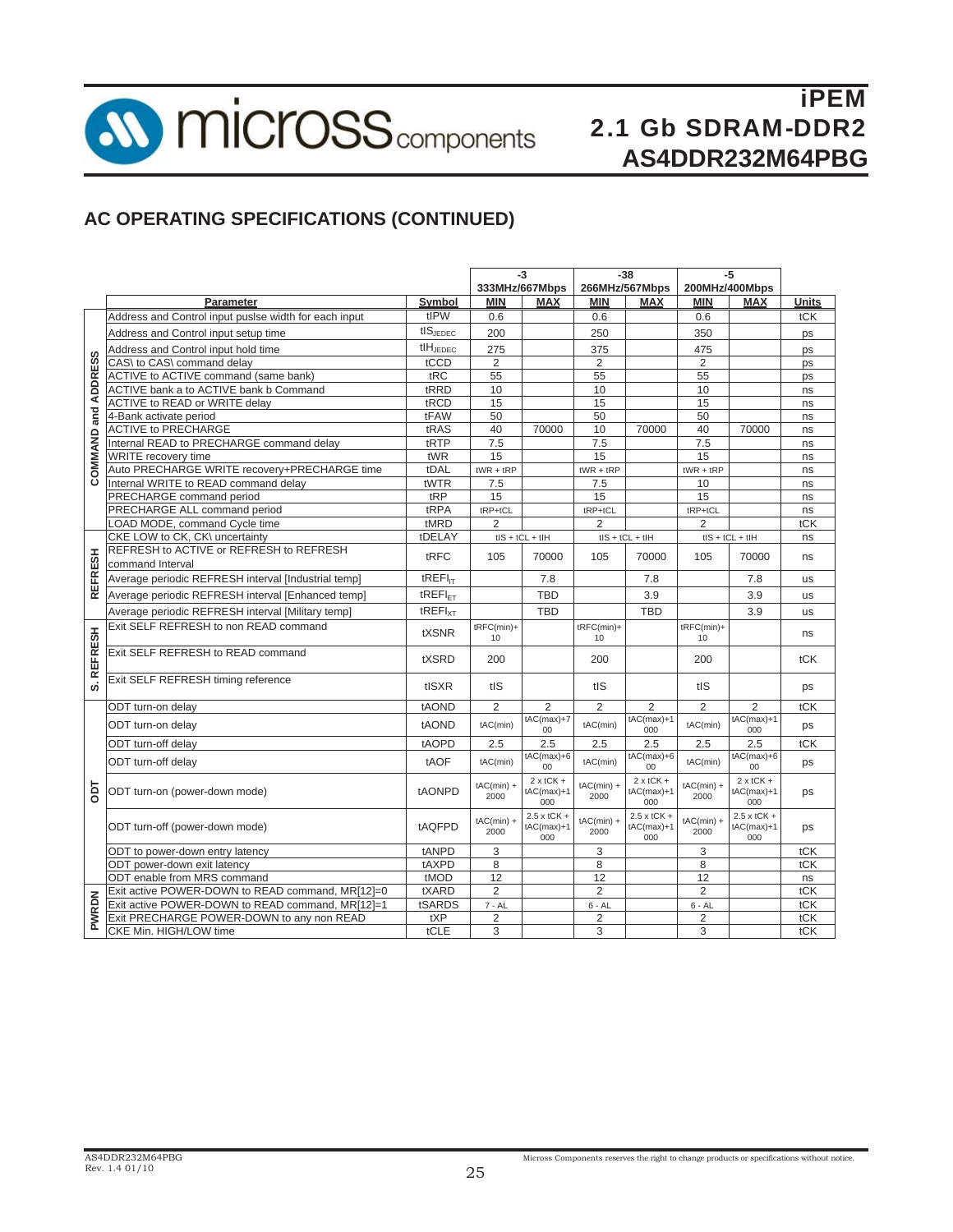

# **MECHANICAL DIAGRAM**

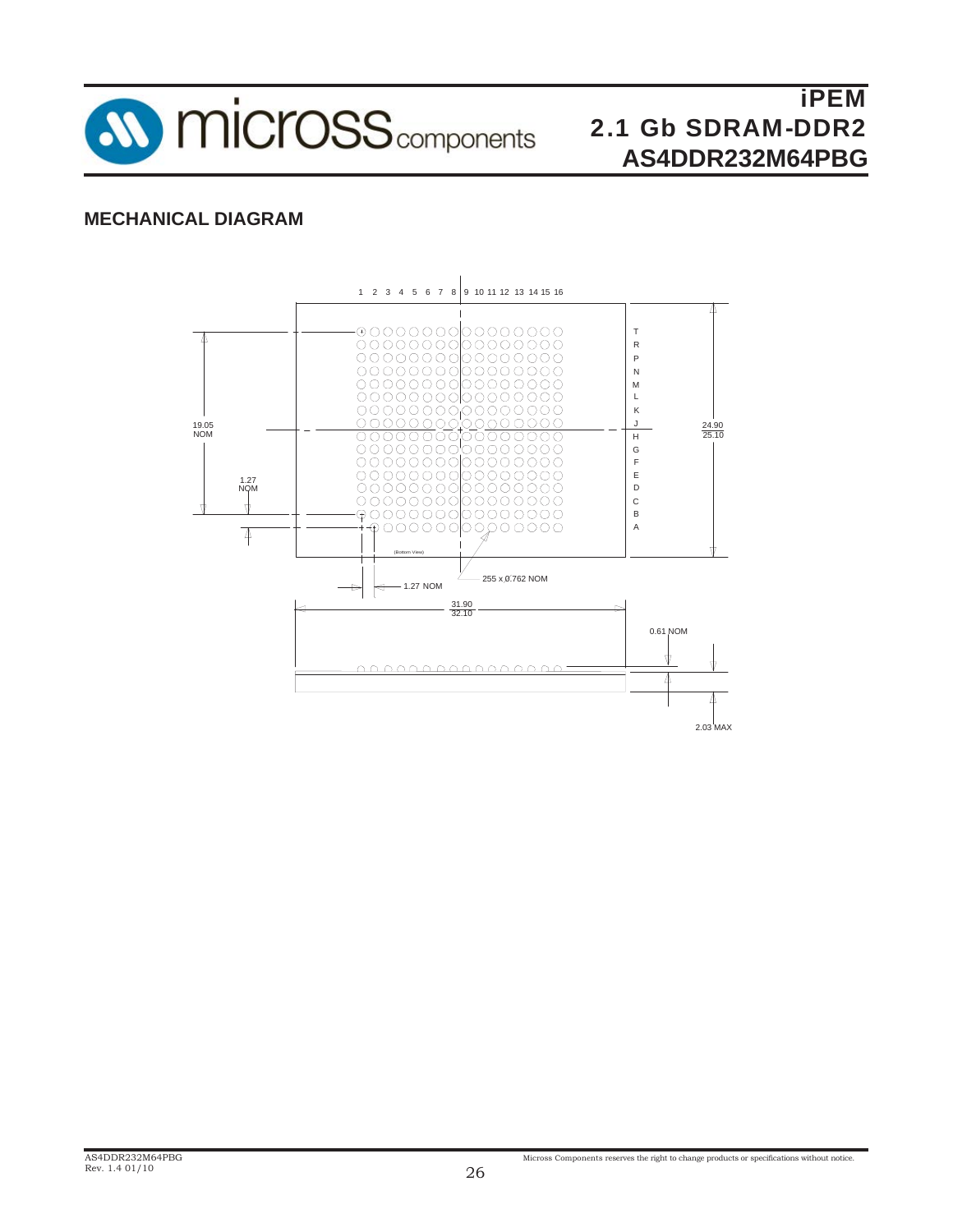

# **ORDERING INFORMATION**

| <b>Part Number</b>     | <b>Core Fregency</b> | <b>Data Rate</b> | <b>Device Grade</b>      | <b>Availability</b>    |  |
|------------------------|----------------------|------------------|--------------------------|------------------------|--|
| AS4DDR232M64PBG-3/IT   | 333MHz               | 667Mbps          | Industrial               | <b>Full Production</b> |  |
| AS4DDR232M64PBG-38/IT  | 266MHz               | 533Mbps          | Industrial               | <b>Full Production</b> |  |
| AS4DDR232M64PBG-5/IT   | 200MHZ               | 400Mbps          | Industrial               | <b>Full Production</b> |  |
| AS4DDR232M64PBG-3/ET   | 333MHz               | 667Mbps          | Enhanced                 | <b>Full Production</b> |  |
| AS4DDR232M64PBG-38/ET  | 266MHz               | 533Mbps          | Enhanced                 | <b>Full Production</b> |  |
| AS4DDR232M64PBG-5/ET   | 200MHZ               | 400Mbps          | Enhanced                 | <b>Full Production</b> |  |
| AS4DDR232M64PBG-3/XT   | 333MHz               | 667Mbps          | Military                 | <b>Full Production</b> |  |
| AS4DDR232M64PBG-38/XT  | 266MHz               | 533Mbps          | Military                 | <b>Full Production</b> |  |
| AS4DDR232M64PBG-5/XT   | 200MHZ               | 400Mbps          | Military                 | <b>Full Production</b> |  |
| AS4DDR232M64PBGR-3/IT  | 333MHz               | 667Mbps          | <b>Industrial - RoHS</b> | <b>Full Production</b> |  |
| AS4DDR232M64PBGR-38/IT | 266MHz               | 533Mbps          | Industrial - RoHS        | <b>Full Production</b> |  |
| AS4DDR232M64PBGR-5/IT  | 200MHZ               | 400Mbps          | Industrial - RoHS        | <b>Full Production</b> |  |
| AS4DDR232M64PBGR-3/ET  | 333MHz               | 667Mbps          | Enhanced - RoHS          | <b>Full Production</b> |  |
| AS4DDR232M64PBGR-38/ET | 266MHz               | 533Mbps          | Enhanced - RoHS          | <b>Full Production</b> |  |
| AS4DDR232M64PBGR-5/ET  | 200MHZ               | 400Mbps          | Enhanced - RoHS          | <b>Full Production</b> |  |
| AS4DDR232M64PBGR-3/XT  | 333MHz               | 667Mbps          | Military-RoHS            | <b>Full Production</b> |  |
| AS4DDR232M64PBGR-38/XT | 266MHz               | 533Mbps          | Military-RoHS            | <b>Full Production</b> |  |
| AS4DDR232M64PBGR-5/XT  | 200MHZ               | 400Mbps          | Military-RoHS            | <b>Full Production</b> |  |

**IT =** Industrial = Full production, Industrial class integrated component, fully operable across -40C to +85C **ET =** Enhanced = Full production, Enhanced class integrated component, fully operable across -40C to +105C **XT =** Military = Full production, Mil-Temperature class integrated component, fully operable across -55C to +125C

- **\* Contact Micross Sales Rep for IBIS Models**
- **\* Contact Micross Sales Rep for Thermal Models**